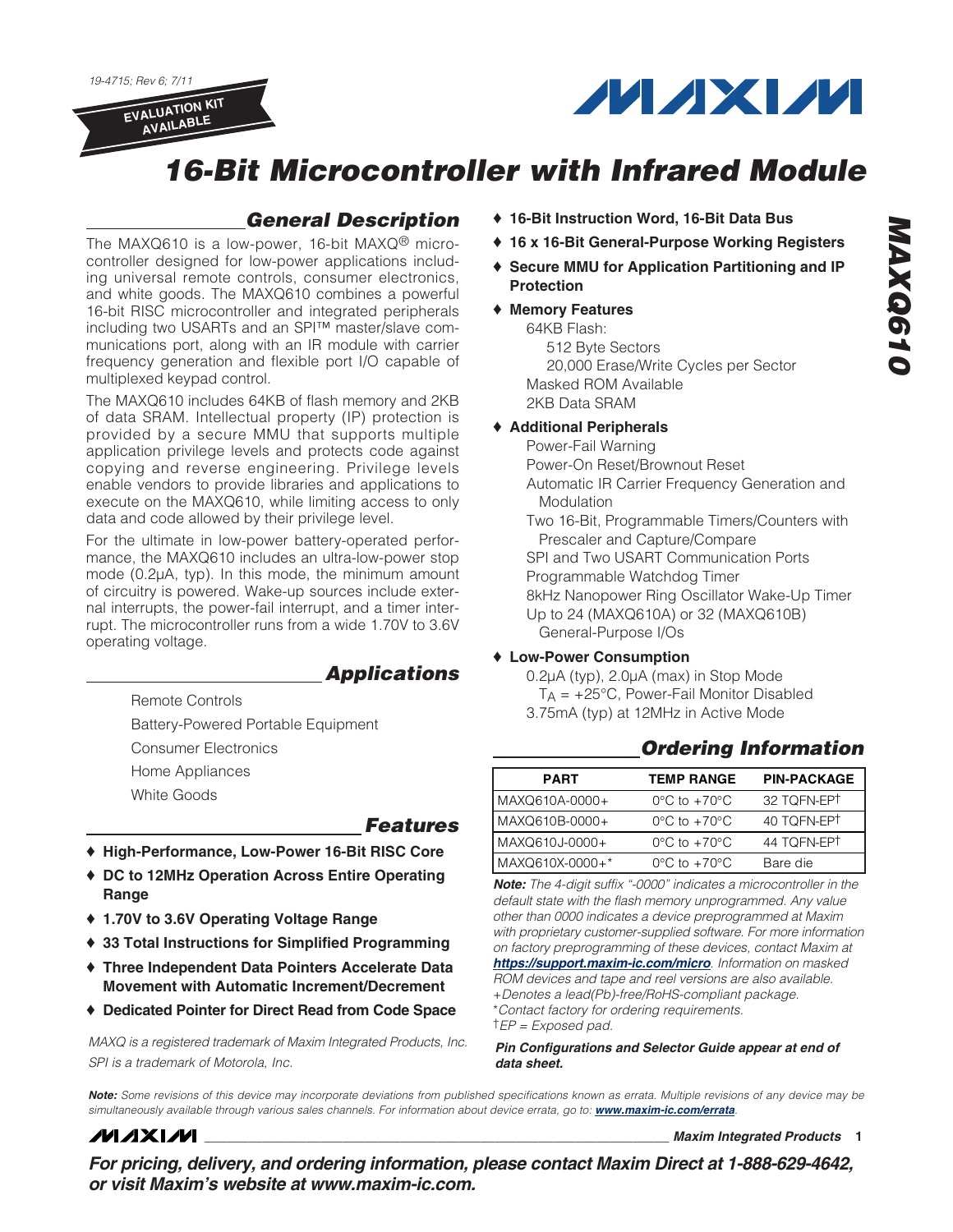| <b>TABLE OF CONTENTS</b> |  |
|--------------------------|--|
|                          |  |
|                          |  |
|                          |  |
|                          |  |
|                          |  |
|                          |  |
|                          |  |
|                          |  |
|                          |  |
|                          |  |
|                          |  |
|                          |  |
|                          |  |
|                          |  |
|                          |  |
|                          |  |
|                          |  |
|                          |  |
|                          |  |
|                          |  |
|                          |  |
|                          |  |
|                          |  |
|                          |  |
|                          |  |
|                          |  |
|                          |  |
|                          |  |
|                          |  |
|                          |  |
|                          |  |
|                          |  |
|                          |  |
|                          |  |
|                          |  |
|                          |  |
|                          |  |
|                          |  |

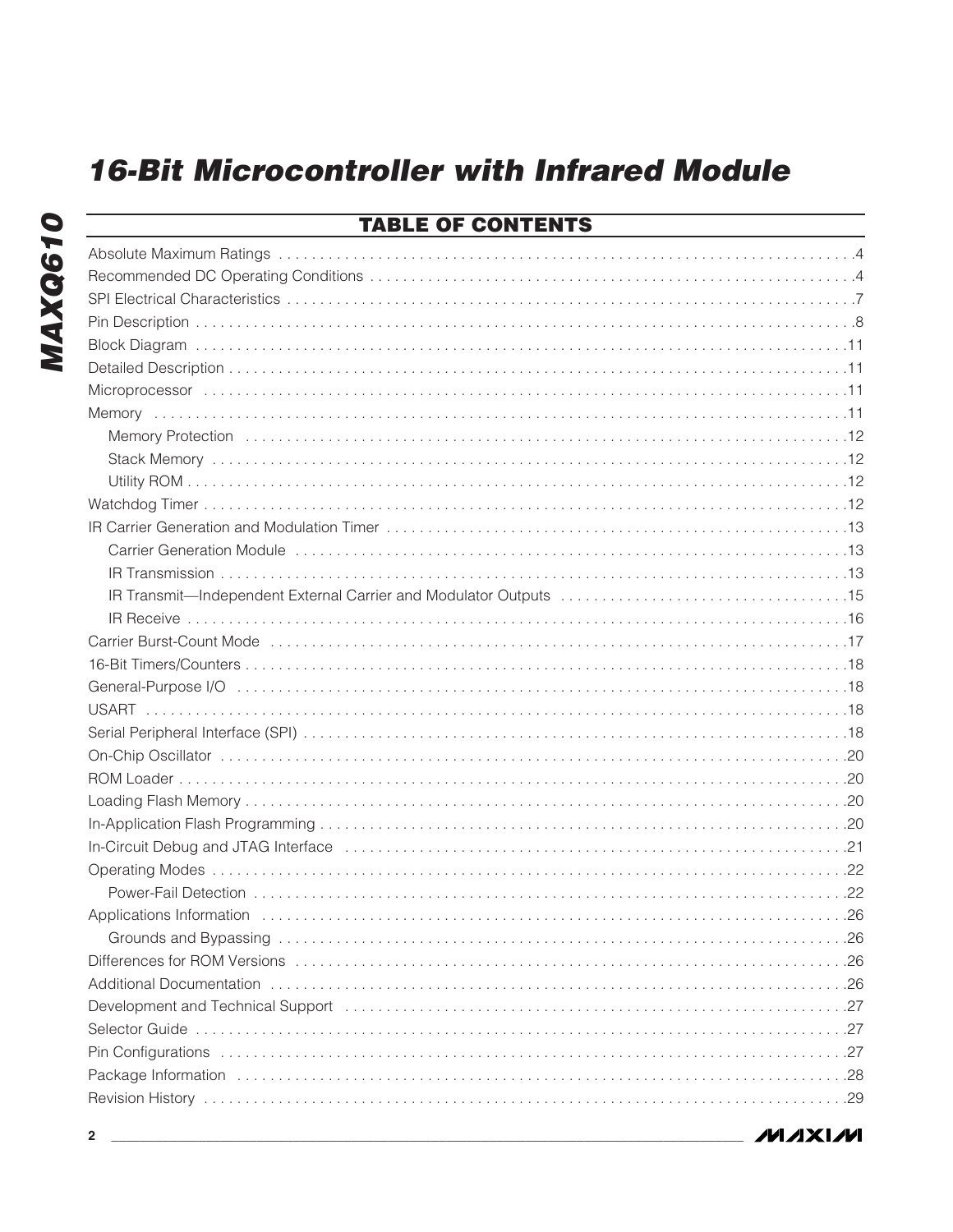| <b>LIST OF FIGURES</b>                                                                                         |
|----------------------------------------------------------------------------------------------------------------|
|                                                                                                                |
| Figure 2. IR Transmit Carrier Generation and Carrier Modulator Control 14                                      |
|                                                                                                                |
|                                                                                                                |
|                                                                                                                |
| Tigure 6. Receive Burst-Count Example (and accordination of the control of the control of the control of the c |
|                                                                                                                |
|                                                                                                                |
|                                                                                                                |
|                                                                                                                |
|                                                                                                                |
|                                                                                                                |
|                                                                                                                |

### **LIST OF TABLES**

### **\_\_\_\_\_\_\_\_\_\_\_\_\_\_\_\_\_\_\_\_\_\_\_\_\_\_\_\_\_\_\_\_\_\_\_\_\_\_\_\_\_\_\_\_\_\_\_\_\_\_\_\_\_\_\_\_\_\_\_\_\_\_\_\_\_\_\_\_\_\_\_\_\_\_\_\_\_\_\_\_\_\_\_\_\_\_\_ 3**

**MAXQ610**

**MAXQ610**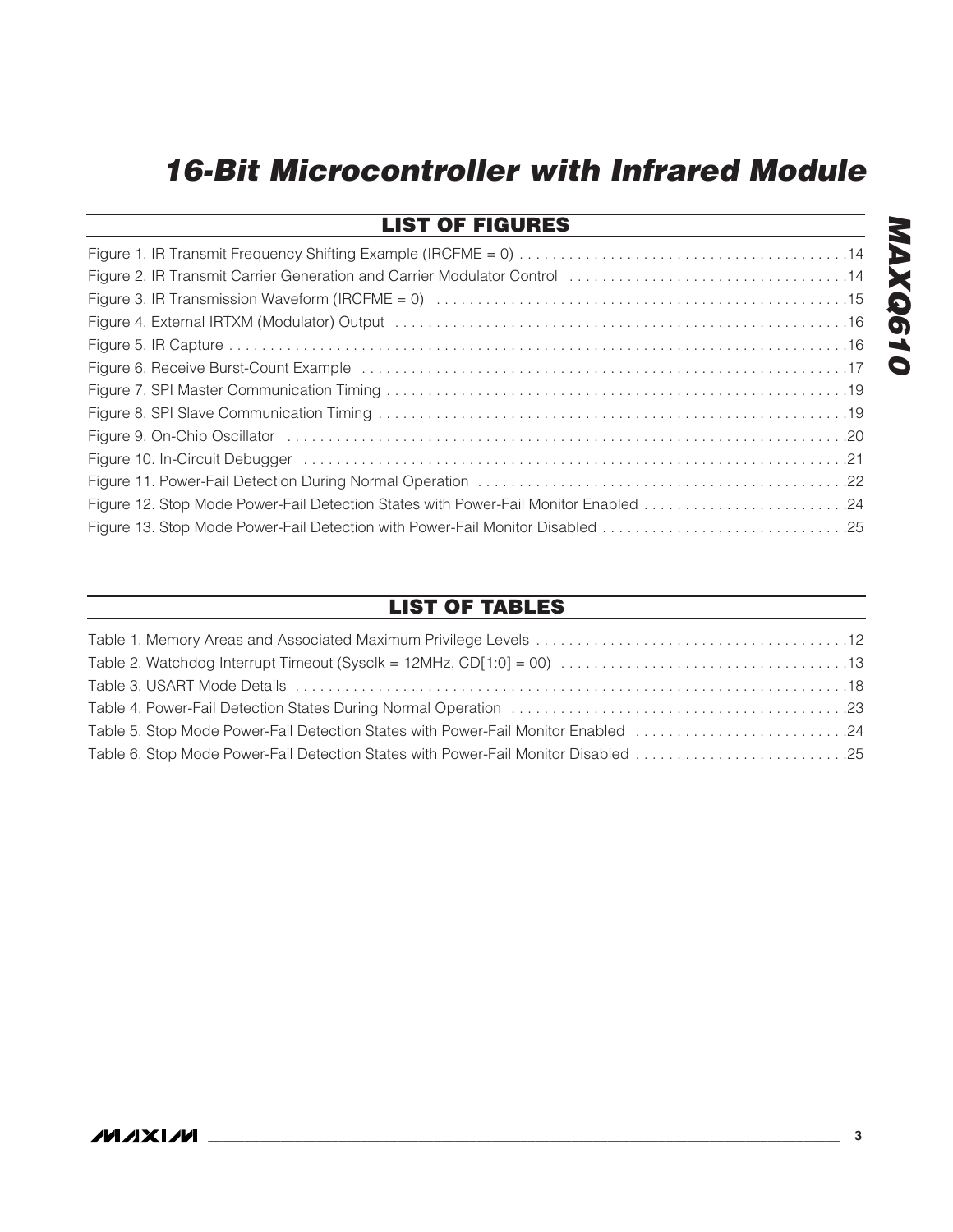# **MAXQ610 MAXQ610**

### **ABSOLUTE MAXIMUM RATINGS**

Voltage Range on V<sub>DD</sub> with Respect to GND .......-0.3V to +3.6V Voltage Range on Any Lead with Respect

- to GND except VDD ......................................-0.3V to (VDD + 0.5V)
- Continuous Power Dissipation (Multilayer Board,  $T_A = +70^{\circ}C$ )
- 32 TQFN (derate 34.5mW/°C above +70°C) ...........2758.6mW
- 40 TQFN (derate 35.7mW/°C above +70°C) ..............2963mW
- 44 TQFN (derate 37mW/°C above +70°C) ..............2758.6mW

<span id="page-3-0"></span>

Stresses beyond those listed under "Absolute Maximum Ratings" may cause permanent damage to the device. These are stress ratings only, and functional operation of the device at these or any other conditions beyond those indicated in the operational sections of the specifications is not implied. Exposure to absolute maximum rating conditions for extended periods may affect device reliability.

### **RECOMMENDED DC OPERATING CONDITIONS**

 $(V_{DD} = V_{RST}$  to 3.6V,  $T_A = 0$ °C to +70°C.) (Note 1)

| <b>PARAMETER</b>                                               | <b>SYMBOL</b>              | <b>CONDITIONS</b>        | <b>MIN</b>            | <b>TYP</b>              | <b>MAX</b>                                                         | <b>UNITS</b>                  |         |
|----------------------------------------------------------------|----------------------------|--------------------------|-----------------------|-------------------------|--------------------------------------------------------------------|-------------------------------|---------|
| Supply Voltage                                                 | V <sub>DD</sub>            |                          |                       | <b>VRST</b>             |                                                                    | 3.6                           | V       |
| 1.8V Internal Regulator                                        | VREG18                     |                          |                       | 1.62                    | 1.8                                                                | 1.98                          | $\vee$  |
| Power-Fail Warning Voltage for<br>Supply (Notes 2, 3)          | <b>VPFW</b>                | Monitors V <sub>DD</sub> |                       | 1.75                    | 1.8                                                                | 1.85                          | $\vee$  |
| Power-Fail Reset Voltage<br>(Note 4)                           | <b>V<sub>RST</sub></b>     | Monitors V <sub>DD</sub> |                       | 1.64                    | 1.67                                                               | 1.70                          | $\vee$  |
| Power-On Reset Voltage                                         | VPOR                       | Monitors V <sub>DD</sub> |                       | 1.0                     |                                                                    | 1.42                          | $\vee$  |
| RAM Data-Retention Voltage                                     | <b>VDRV</b>                | (Note 5)                 |                       | 1.0                     |                                                                    |                               | $\vee$  |
| Active Current (Note 6)                                        | $I_{DD_1}$                 | $Sysclk = 12MHz$         |                       |                         | 3.75                                                               | 5.1                           | mA      |
|                                                                | $\mathsf{I}_{\mathsf{S}1}$ | Power-Fail Off           | $T_A = +25$ °C        |                         | 0.2                                                                | 2.0                           |         |
| Stop-Mode Current                                              |                            |                          | $T_A = 0$ °C to +70°C |                         | 0.2                                                                | 12                            |         |
|                                                                | $\mathsf{I}_{\mathsf{S2}}$ | Power-Fail On            | $T_A = +25$ °C        |                         | 22                                                                 | 29.5                          | μA      |
|                                                                |                            |                          | $T_A = 0$ °C to +70°C |                         | 27.6                                                               | 42                            |         |
| <b>Current Consumption During</b><br>Power-Fail                | <b>IPFR</b>                | (Notes 5, 7)             |                       |                         | $[(3 \times 1_{S2}) + ((PCI - 3) \times$<br>$(IS1 + INANO))]$ /PCI |                               | μA      |
| Power Consumption During<br>Power-On Reset                     | <b>IPOR</b>                | (Note 8)                 |                       |                         | 100                                                                |                               | nA      |
| Stop-Mode Resume Time                                          | ton                        |                          |                       |                         | 375 + 8192tHFXIN                                                   |                               | $\mu s$ |
| Power-Fail Monitor Startup Time                                | t <sub>PRM</sub> ON        | (Note 5)                 |                       |                         |                                                                    | 150                           | μs      |
| Power-Fail Warning Detection<br>Time                           | t <sub>PFW</sub>           | (Notes 5, 9)             |                       | 10                      |                                                                    |                               | μs      |
| Input Low Voltage for IRTX,<br>IRRX, RESET, and All Port Pins  | $V_{\parallel L}$          |                          |                       | <b>V<sub>GND</sub></b>  |                                                                    | 0.3x<br><b>V<sub>DD</sub></b> | $\vee$  |
| Input High Voltage for IRTX,<br>IRRX, RESET, and All Port Pins | V <sub>IH</sub>            |                          |                       | 0.7x<br>V <sub>DD</sub> |                                                                    | V <sub>DD</sub>               | V       |
| Input Hysteresis (Schmitt)                                     | <b>VIHYS</b>               |                          |                       |                         | 300                                                                |                               | mV      |
| Input Low Voltage for HFXIN                                    | VIL_HFXIN                  |                          |                       | <b>VGND</b>             |                                                                    | 0.3 x<br>V <sub>DD</sub>      | $\vee$  |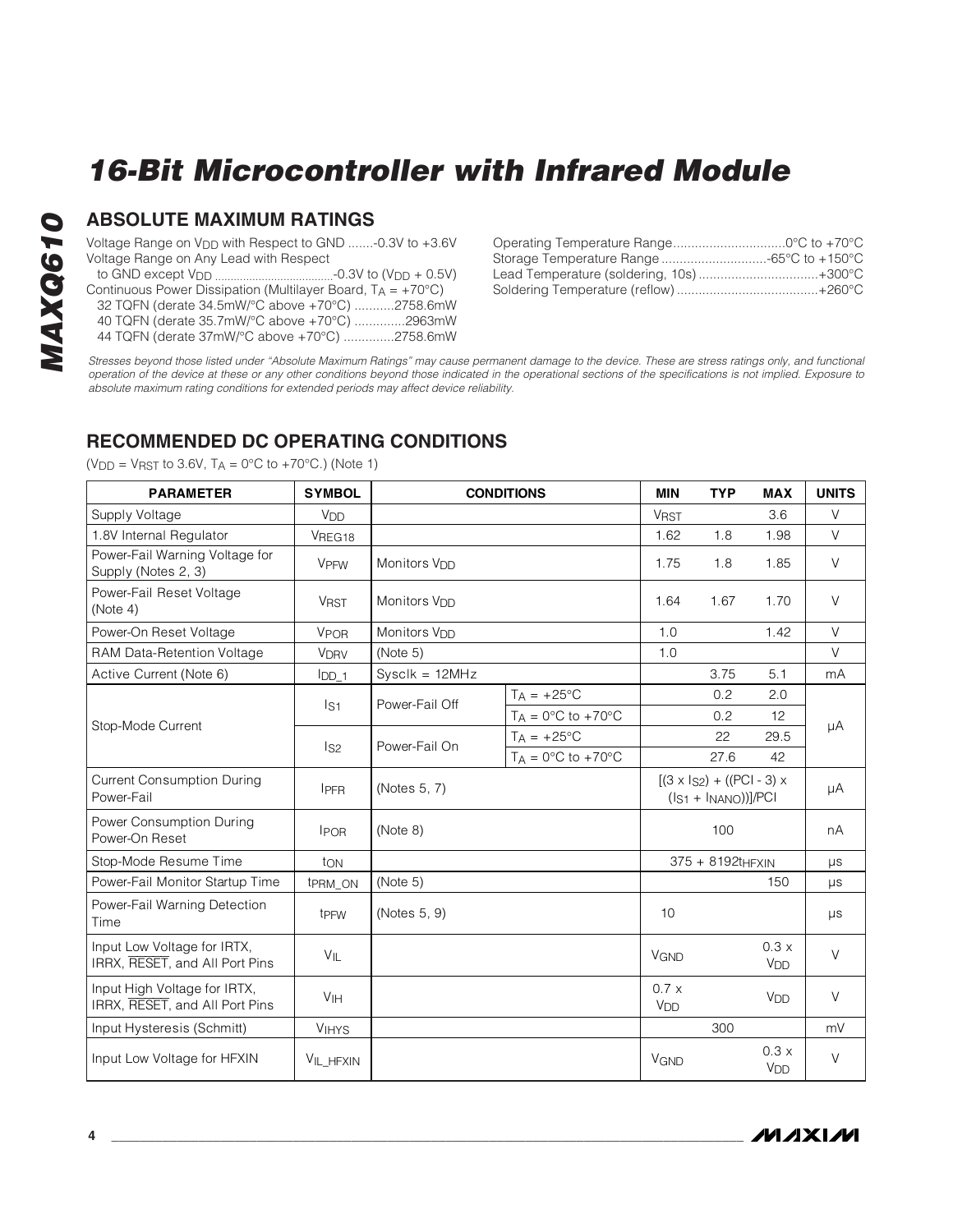# **RECOMMENDED DC OPERATING CONDITIONS (continued)**

 $(V_{DD} = V_{RST}$  to 3.6V,  $T_A = 0$ °C to +70°C.) (Note 1)

| <b>PARAMETER</b>                                            | <b>SYMBOL</b>       | <b>CONDITIONS</b>                                       | <b>MIN</b>                    | <b>TYP</b>                | <b>MAX</b>            | <b>UNITS</b> |  |
|-------------------------------------------------------------|---------------------|---------------------------------------------------------|-------------------------------|---------------------------|-----------------------|--------------|--|
| Input High Voltage for HFXIN                                | <b>VIH_HFXIN</b>    |                                                         | 0.7x<br><b>V<sub>DD</sub></b> |                           | <b>V<sub>DD</sub></b> | V            |  |
| IRRX Input Filter Pulse-Width<br>Reject                     | t <sub>IRRX_R</sub> |                                                         |                               |                           | 50                    | ns           |  |
| IRRX Input Filter Pulse-Width<br>Accept                     | t <sub>IRRX_A</sub> |                                                         | 300                           |                           |                       | ns           |  |
|                                                             |                     | $V_{DD} = 3.6V$ , $I_{OL} = 25mA$ (Note 5)              |                               |                           | 1.0                   |              |  |
| Output Low Voltage for IRTX                                 | VOL_IRTX            | $V_{DD} = 2.35V$ , $I_{OL} = 10mA$ (Note 5)             |                               |                           | 1.0                   | V            |  |
|                                                             |                     | $V_{DD} = 1.85V$ , $I_{OL} = 4.5mA$                     |                               |                           | 1.0                   |              |  |
|                                                             |                     | $V_{DD} = 3.6V$ , $I_{OL} = 11mA$ (Note 5)              |                               | 0.4                       | 0.5                   |              |  |
| Output Low Voltage for RESET<br>and All Port Pins (Note 10) | VOL                 | $V_{DD} = 2.35V$ , $I_{OL} = 8mA$ (Note 5)              |                               | 0.5                       | $\vee$                |              |  |
|                                                             |                     | $V_{DD} = 1.85V$ , $I_{OL} = 4.5mA$                     |                               | 0.4                       | 0.5                   |              |  |
| Output High Voltage for IRTX and<br>All Port Pins           | VOH                 | $I_{OH} = -2mA$                                         | $VDD$ -<br>0.5                |                           | V <sub>DD</sub>       | V            |  |
| Input/Output Pin Capacitance for<br>All Port Pins           | $C_{1O}$            | (Note 5)                                                |                               |                           | 15                    | pF           |  |
| Input Leakage Current                                       | 址                   | Internal pullup disabled                                | $-100$                        |                           | $+100$                | nA           |  |
| Input Pullup Resistor for RESET,                            |                     | $V_{DD} = 3.0V$ , $V_{OL} = 0.4V$ (Note 5)              | 16                            | 28                        | 39                    | kΩ           |  |
| IRTX, IRRX, and All Port Pins                               | R <sub>PU</sub>     | $V_{DD} = 2.0V$ , $V_{OL} = 0.4V$                       | 17                            | 30                        | 41                    |              |  |
| <b>EXTERNAL CRYSTAL/RESONATOR</b>                           |                     |                                                         |                               |                           |                       |              |  |
| Crystal/Resonator                                           | fHFXIN              |                                                         | $\mathbf{1}$                  |                           | 12                    | <b>MHz</b>   |  |
| Crystal/Resonator Period                                    | <b>THFXIN</b>       |                                                         |                               | 1/f <sub>HFXIN</sub>      |                       | ns           |  |
| Crystal/Resonator Warmup Time                               | txtAL_RDY           | From initial oscillation                                |                               | 8192 x t <sub>HFXIN</sub> |                       | ms           |  |
| Oscillator Feedback Resistor                                | ROSCF               | (Note 5)                                                | 0.5                           | 1.0                       | 1.5                   | МΩ           |  |
| <b>EXTERNAL CLOCK INPUT</b>                                 |                     |                                                         |                               |                           |                       |              |  |
| <b>External Clock Frequency</b>                             | fxclk               |                                                         | DC                            |                           | 12                    | <b>MHz</b>   |  |
| <b>External Clock Period</b>                                | txcLK               |                                                         |                               | 1/fxcLK                   |                       | ns           |  |
| <b>External Clock Duty Cycle</b>                            | txcLK_DUTY          |                                                         | 45                            |                           | 55                    | %            |  |
|                                                             |                     |                                                         |                               | <b>FHFIN</b>              |                       | <b>MHz</b>   |  |
| System Clock Frequency                                      | fck                 | HFXOUT = GND                                            |                               | fxclk                     |                       |              |  |
| System Clock Period                                         | tck                 |                                                         |                               | $1/f_{CK}$                |                       | <b>MHz</b>   |  |
| <b>NANOPOWER RING OSCILLATOR</b>                            |                     |                                                         |                               |                           |                       |              |  |
| Nanopower Ring Oscillator                                   |                     | $T_A = +25$ °C                                          | 3.0                           | 8.0                       | 20.0                  | kHz          |  |
| Frequency                                                   | f <sub>NANO</sub>   | $T_A = +25^{\circ}C$ , $V_{DD} = POR$ voltage (Note 5)  | 1.7                           | 2.4                       |                       |              |  |
| Nanopower Ring Oscillator Duty<br>Cycle                     | tNANO               | (Note 5)                                                | 40                            |                           | 60                    | $\%$         |  |
| Nanopower Ring Oscillator<br>Current                        | <b>INANO</b>        | Typical at $V_{DD} = 1.64V$ , $T_A = +25°C$<br>(Note 5) |                               | 40                        | 400                   | nA           |  |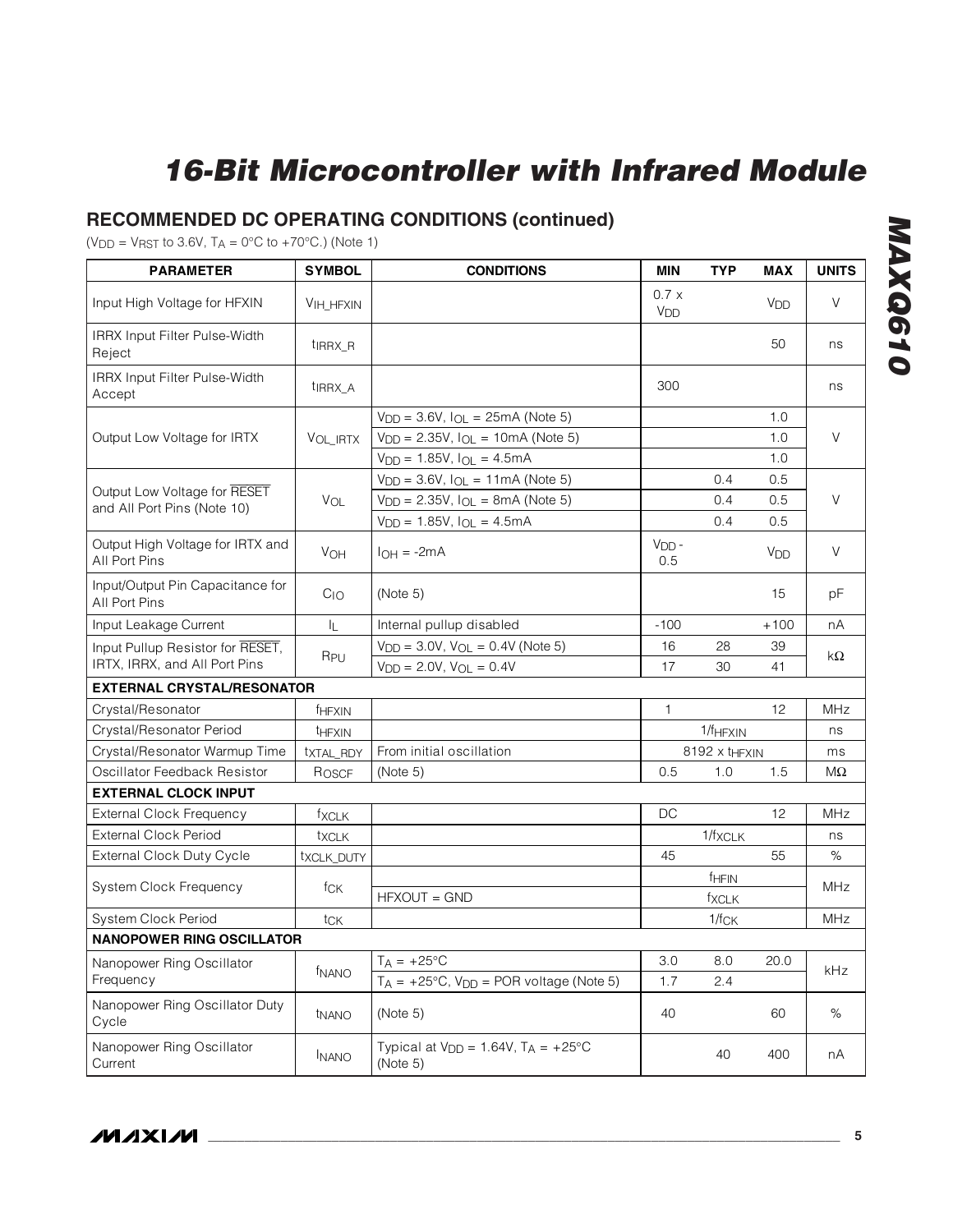### **RECOMMENDED DC OPERATING CONDITIONS (continued)**

 $(V_{DD} = V_{RST}$  to 3.6V,  $T_A = 0$ °C to +70°C.) (Note 1)

| <b>PARAMETER</b>                               | <b>SYMBOL</b>     | <b>CONDITIONS</b>                                                                                                                                                                                                                   | <b>MIN</b>          | <b>TYP</b> | <b>MAX</b>                   | <b>UNITS</b> |  |  |  |
|------------------------------------------------|-------------------|-------------------------------------------------------------------------------------------------------------------------------------------------------------------------------------------------------------------------------------|---------------------|------------|------------------------------|--------------|--|--|--|
| <b>WAKE-UP TIMER</b>                           |                   |                                                                                                                                                                                                                                     |                     |            |                              |              |  |  |  |
| Wake-Up Timer Interval                         | twakEUP           |                                                                                                                                                                                                                                     | 1/f <sub>NANO</sub> |            | 65,535/<br>f <sub>NANO</sub> | S            |  |  |  |
| <b>FLASH MEMORY</b>                            |                   |                                                                                                                                                                                                                                     |                     |            |                              |              |  |  |  |
| System Clock During Flash<br>Programming/Erase | <b>FFPSYSCLK</b>  |                                                                                                                                                                                                                                     | 6                   |            |                              | <b>MHz</b>   |  |  |  |
| Flash Erase Time                               | tME               | Mass erase                                                                                                                                                                                                                          | 20                  |            | 40                           | ms           |  |  |  |
|                                                | <b>TERASE</b>     | Page erase                                                                                                                                                                                                                          | 20                  |            | 40                           |              |  |  |  |
| Flash Programming Time per<br>Word             | t <sub>PROG</sub> | (Note 11)                                                                                                                                                                                                                           | 20                  |            | 100                          | $\mu s$      |  |  |  |
| Write/Erase Cycles                             |                   |                                                                                                                                                                                                                                     | 20,000              |            |                              | Cycles       |  |  |  |
| Data Retention                                 |                   | $T_A = +25$ °C                                                                                                                                                                                                                      | 100                 |            |                              | Years        |  |  |  |
| <b>IR</b>                                      |                   |                                                                                                                                                                                                                                     |                     |            |                              |              |  |  |  |
| Carrier Frequency                              | $f_{\rm IR}$      | (Note 5)                                                                                                                                                                                                                            |                     |            | fcK/2                        | Hz           |  |  |  |
|                                                |                   | <b>ALLES A SERVICE AND A SERVICE AND A SERVICE AND A SERVICE AND A SERVICE AND A SERVICE AND A SERVICE AND A SERVICE AND A SERVICE AND A SERVICE AND A SERVICE AND A SERVICE AND A SERVICE AND A SERVICE AND A SERVICE AND A SE</b> |                     |            |                              |              |  |  |  |

**Note 1:** Specifications to 0°C are guaranteed by design and are not production tested.

**Note 2:** It is not recommended to write to flash memory when the supply voltage drops below the power-fail warning levels as there is uncertainty in the duration of continuous power supply. The user application should check the status of the powerfail warning flag before writing to flash to ensure complete write operations.

- **Note 3:** The power-fail warning monitor and the power-fail reset monitor track each other with a minimum delta between the two of 0.11V.
- **Note 4:** The power-fail reset and power-on-reset (POR) detectors operate in tandem to ensure that one or both signals are active at all times when V<sub>DD</sub> < V<sub>RST</sub>. Doing so ensures the device maintains the reset state until the minimum operating voltage is achieved.
- **Note 5:** Guaranteed by design and not production tested.

**Note 6:** Measured on the V<sub>DD</sub> pin and the part not in reset. All inputs are connected to GND or V<sub>DD</sub>. Outputs do not source/sink any current. Part is executing code from flash memory.

**Note 7:** The power-check interval (PCI) can be set to always on, 1024, 2048, or 4096 nanopower ring oscillator clock cycles.

**Note 8:** Current consumption during POR when powering up while V<sub>DD</sub> < V<sub>POR</sub>.

**Note 9:** The minimum amount of time that V<sub>DD</sub> must be below V<sub>PFW</sub> before a power-fail event is detected.

**Note 10:** The maximum total current,  $I_{OH}$  (max) and  $I_{OL}$  (max), for all listed outputs combined should not exceed 32mA to satisfy the maximum specified voltage drop. This does not include the IRTX output.

**Note 11:** Programming time does not include overhead associated with utility ROM interface.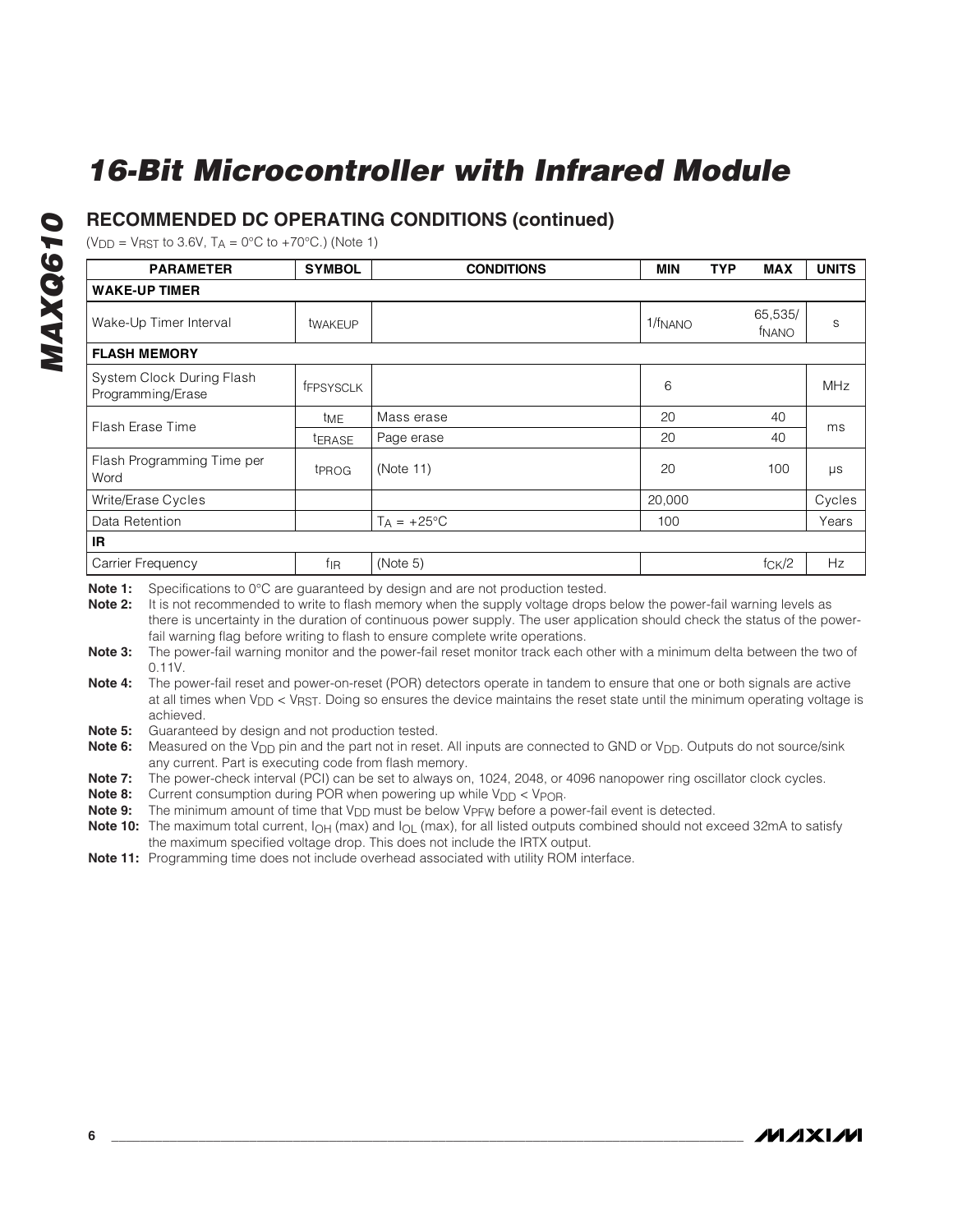## <span id="page-6-0"></span>**SPI ELECTRICAL CHARACTERISTICS**

( $V_{DD}$  =  $V_{RST}$  to 3.6V, T<sub>A</sub> = 0°C to +70°C. AC electrical specifications are guaranteed by design and are not production tested.)

| <b>PARAMETER</b>                                           | <b>SYMBOL</b>                       | <b>CONDITIONS</b>                     | <b>MIN</b>                                  | <b>TYP</b>          | <b>MAX</b>           | <b>UNITS</b> |
|------------------------------------------------------------|-------------------------------------|---------------------------------------|---------------------------------------------|---------------------|----------------------|--------------|
| SPI Master Operating Frequency                             | 1/t <sub>MCK</sub>                  |                                       |                                             |                     | fcK/2                | <b>MHz</b>   |
| SPI Slave Operating Frequency                              | 1/t <sub>SCK</sub>                  |                                       |                                             |                     | fcK/4                | <b>MHz</b>   |
| SPI I/O Rise/Fall Time                                     | t <sub>SPI_RF</sub>                 | $C_{L}$ = 15pF, pullup = 560 $\Omega$ | 8.3                                         |                     | 23.6                 | ns           |
| <b>SCLK Output Pulse-Width</b><br>High/Low                 | t <sub>MCH</sub> , t <sub>MCL</sub> |                                       | $t_{MCK}/2$ -<br>tsp <sub>LRF</sub>         |                     |                      | ns           |
| MOSI Output Hold Time After<br><b>SCLK Sample Edge</b>     | t <sub>MOH</sub>                    |                                       | t <sub>MCK</sub> /2 -<br>tsp <sub>LRF</sub> |                     |                      | ns           |
| MOSI Output Valid to Sample<br>Edge                        | t <sub>MOV</sub>                    |                                       | $t_{MCK}/2$ -<br>tsp <sub>LRF</sub>         |                     |                      | ns           |
| MISO Input Valid to SCLK<br>Sample Edge Rise/Fall Setup    | t <sub>MIS</sub>                    |                                       | 25                                          |                     |                      | ns           |
| MISO Input to SCLK Sample<br>Edge Rise/Fall Hold           | t <sub>MIH</sub>                    |                                       | $\mathbf 0$                                 |                     |                      | ns           |
| SCLK Inactive to MOSI Inactive                             | t <sub>MLH</sub>                    |                                       | $t_{MCK}/2$ -<br>tsp <sub>LRF</sub>         |                     |                      | ns           |
| <b>SCLK Input Pulse-Width</b><br>High/Low                  | tsch, tscl                          |                                       |                                             | t <sub>SCK</sub> /2 |                      | ns           |
| SSEL Active to First Shift Edge                            | tsse                                |                                       | t <sub>SPI_RF</sub>                         |                     |                      | ns           |
| MOSI Input to SCLK Sample<br>Edge Rise/Fall Setup          | tsis                                |                                       | tspi RF                                     |                     |                      | ns           |
| MOSI Input from SCLK Sample<br><b>Edge Transition Hold</b> | tsih                                |                                       | t <sub>SPI_RF</sub>                         |                     |                      | ns           |
| MISO Output Valid After SCLK<br>Shift Edge Transition      | tsov                                |                                       |                                             |                     | 2tsp <sub>LRF</sub>  | ns           |
| SSEL Inactive                                              | tssH                                |                                       | $tCK +$<br>tspi RF                          |                     |                      | ns           |
| <b>SCLK Inactive to SSEL Rising</b>                        | tsp                                 |                                       | t <sub>SPI_RF</sub>                         |                     |                      | ns           |
| MISO Output Disabled After<br>SSEL Edge Rise               | t <sub>SLH</sub>                    |                                       |                                             |                     | $2tCK$ +<br>2tspi RF | ns           |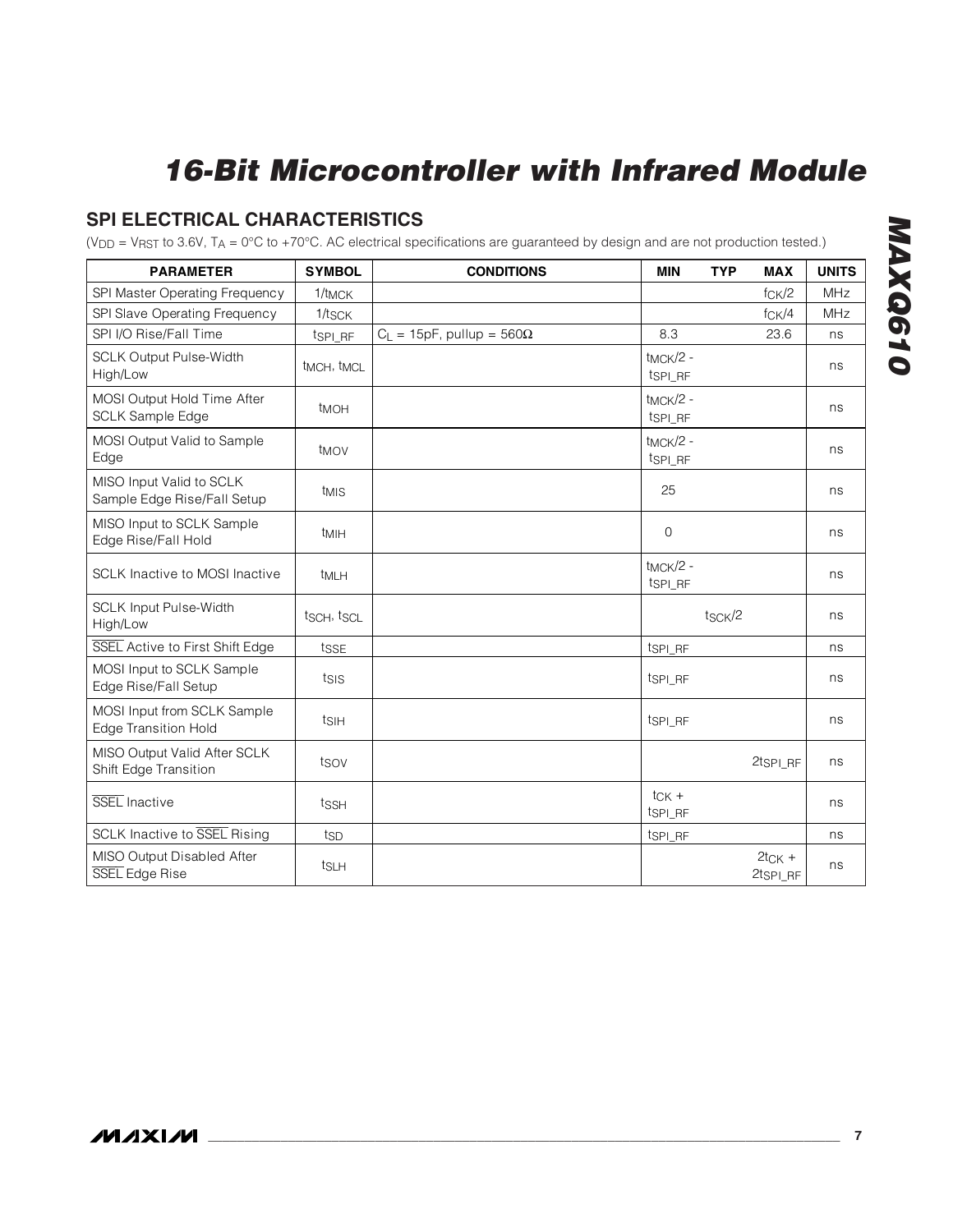### <span id="page-7-0"></span>**Pin Description**

| <b>PIN</b>     |                   | <b>NAME</b>       |                 |                                                                                                                                                                                                                                                                                                                                                                              |  |  |  |  |
|----------------|-------------------|-------------------|-----------------|------------------------------------------------------------------------------------------------------------------------------------------------------------------------------------------------------------------------------------------------------------------------------------------------------------------------------------------------------------------------------|--|--|--|--|
| 32 TQFN        | 40 TQFN           | 44 TQFN           |                 | <b>FUNCTION</b>                                                                                                                                                                                                                                                                                                                                                              |  |  |  |  |
|                |                   |                   |                 | <b>POWER PINS</b>                                                                                                                                                                                                                                                                                                                                                            |  |  |  |  |
| 15, 29         | 18, 38            | 19, 41            | V <sub>DD</sub> | <b>Supply Voltage</b>                                                                                                                                                                                                                                                                                                                                                        |  |  |  |  |
| 13, 22, 30     |                   | 17, 20,<br>28, 42 | <b>GND</b>      | Ground. These pins must be directly connected to the ground plane. The 40-pin<br>TQFN package does not have any ground pins and connects to ground through<br>the exposed pad.                                                                                                                                                                                               |  |  |  |  |
| 14             | 17                | 18                | <b>REGOUT</b>   | Regulator Capacitor. This pin must be connected to ground through a 1.0µF<br>external ceramic-chip capacitor. The capacitor must be placed as close to this<br>pin as possible. No devices other than the capacitor should be connected to<br>this pin.                                                                                                                      |  |  |  |  |
|                |                   |                   | EP              | Exposed Pad. For the 32-pin TQFN package, leave unconnected.<br>For the 40-pin TQFN package, the exposed pad is internally connected to GND.<br>Connect to the ground plane.<br>For the 44-pin TQFN package, the EP has no internal connection to the device.<br>Leave unconnected. Not intended as an electrical connection point.                                          |  |  |  |  |
|                | <b>RESET PINS</b> |                   |                 |                                                                                                                                                                                                                                                                                                                                                                              |  |  |  |  |
| 28             | 37                | 40                | <b>RESET</b>    | Digital, Active-Low, Reset Input/Output. The CPU is held in reset when this pin<br>is low and begins executing from the reset vector when released. The pin<br>includes pullup current source and should be driven by an open-drain, external<br>source capable of sinking in excess of 4mA. This pin is driven low as an output<br>when an internal reset condition occurs. |  |  |  |  |
|                |                   |                   |                 | <b>CLOCK PINS</b>                                                                                                                                                                                                                                                                                                                                                            |  |  |  |  |
| 18             | 21                | 23                | <b>HFXIN</b>    | High-Frequency Crystal Input. Connect external crystal or resonator between<br>HFXIN and HFXOUT as the high-frequency system clock. Alternatively, HFXIN is                                                                                                                                                                                                                  |  |  |  |  |
| 19<br>24<br>22 |                   |                   | <b>HFXOUT</b>   | the input for an external, high-frequency clock source when HFXOUT is<br>unconnected.                                                                                                                                                                                                                                                                                        |  |  |  |  |
|                |                   |                   |                 | <b>IR FUNCTION PINS</b>                                                                                                                                                                                                                                                                                                                                                      |  |  |  |  |
| 31             | 39                | 43                | <b>IRTX</b>     | IR Transmit Output. IR transmit pin capable of sinking 25mA. This pin defaults<br>to high-impedance input with the weak pullup disabled during all forms of reset.<br>Software must configure this pin after release from reset to remove the high-<br>impedance input condition.                                                                                            |  |  |  |  |
| 32             | 40                | 44                | <b>IRRX</b>     | IR Receive Input. IR receive pin. This pin defaults to high-impedance input with<br>the weak pullup disabled during all forms of reset. Software must configure this<br>pin after release from reset to remove the high-impedance input condition.                                                                                                                           |  |  |  |  |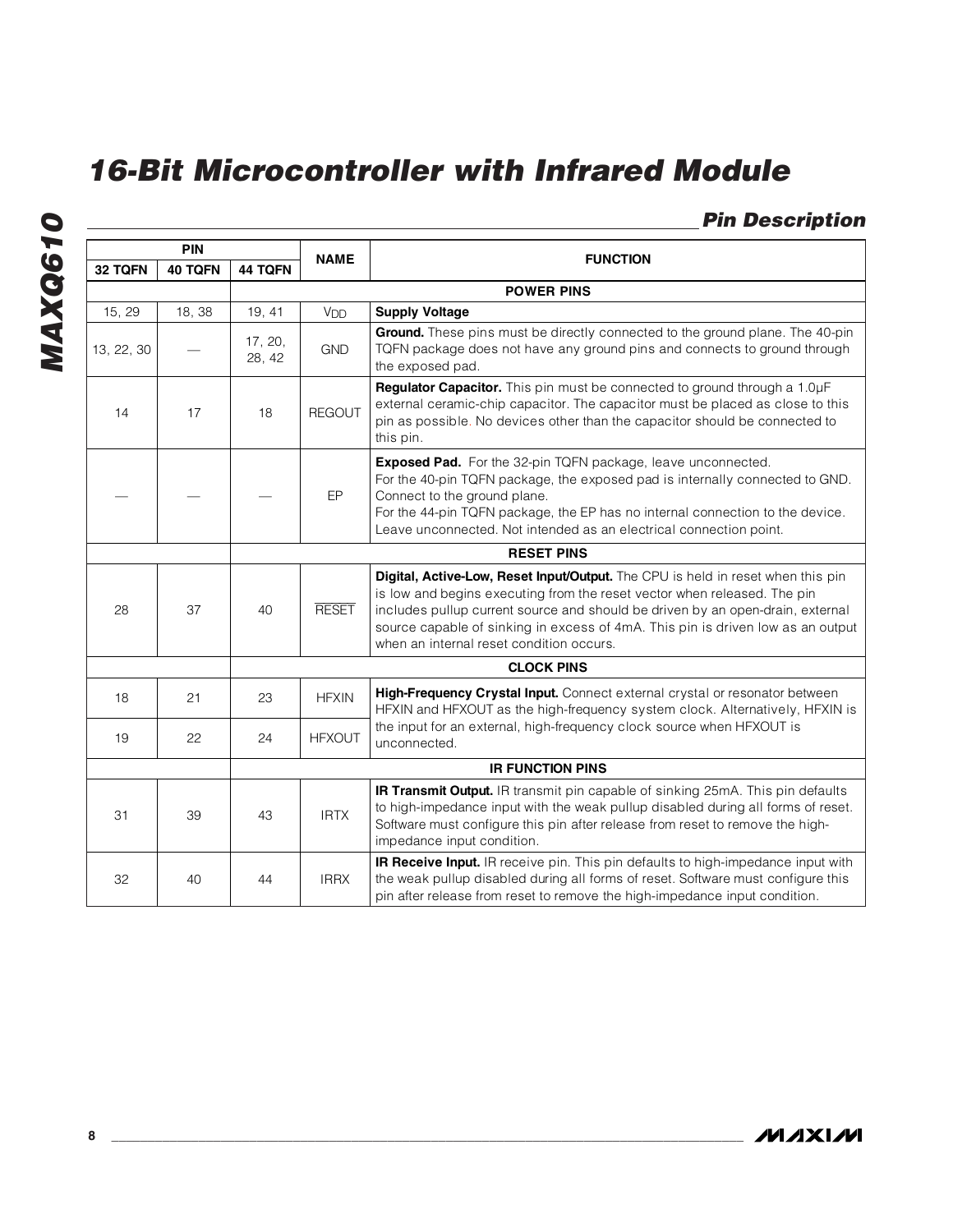|             | <b>PIN</b>        |             | <b>NAME</b><br><b>FUNCTION</b>                                                                                                                                                                                                                                                                                               |                                                                                                                                                                                                                                                                                                                                                                                               |                |                |                  |                         |
|-------------|-------------------|-------------|------------------------------------------------------------------------------------------------------------------------------------------------------------------------------------------------------------------------------------------------------------------------------------------------------------------------------|-----------------------------------------------------------------------------------------------------------------------------------------------------------------------------------------------------------------------------------------------------------------------------------------------------------------------------------------------------------------------------------------------|----------------|----------------|------------------|-------------------------|
| 32 TQFN     | <b>40 TQFN</b>    | 44 TQFN     |                                                                                                                                                                                                                                                                                                                              |                                                                                                                                                                                                                                                                                                                                                                                               |                |                |                  |                         |
|             |                   |             |                                                                                                                                                                                                                                                                                                                              | <b>GENERAL-PURPOSE I/O AND SPECIAL FUNCTION PINS</b>                                                                                                                                                                                                                                                                                                                                          |                |                |                  |                         |
|             | $P0.0 -$<br>P0.7; | software.   | General-Purpose, Digital, I/O, Type-C Port. These port pins function as<br>bidirectional I/O pins. All port pins default to high-impedance mode after a reset.<br>Software must configure these pins after release from reset to remove the high-<br>impedance input condition. All alternate functions must be enabled from |                                                                                                                                                                                                                                                                                                                                                                                               |                |                |                  |                         |
|             |                   |             | IRTXM.                                                                                                                                                                                                                                                                                                                       | 32 TQFN                                                                                                                                                                                                                                                                                                                                                                                       | 40 TQFN        | <b>44 TQFN</b> | <b>PORT</b>      | <b>SPECIAL FUNCTION</b> |
|             |                   | 1, 3,       | RX0, TX0,                                                                                                                                                                                                                                                                                                                    | 1                                                                                                                                                                                                                                                                                                                                                                                             | 1              | 1              | P <sub>0.0</sub> | <b>IRTXM</b>            |
| $1 - 8$     | $1, 3, 5 - 10$    | $5 - 10$    | RX1, TX1,                                                                                                                                                                                                                                                                                                                    | $\mathbf{c}$                                                                                                                                                                                                                                                                                                                                                                                  | 3              | 3              | P0.1             | RX <sub>0</sub>         |
|             |                   |             | TBA0/<br>TBA1,                                                                                                                                                                                                                                                                                                               | 3                                                                                                                                                                                                                                                                                                                                                                                             | 5              | 5              | P0.2             | TX <sub>0</sub>         |
|             |                   |             | TBB0/                                                                                                                                                                                                                                                                                                                        | 4                                                                                                                                                                                                                                                                                                                                                                                             | 6              | 6              | P <sub>0.3</sub> | RX <sub>1</sub>         |
|             |                   |             | TBB1                                                                                                                                                                                                                                                                                                                         | 5                                                                                                                                                                                                                                                                                                                                                                                             | $\overline{7}$ | $\overline{7}$ | P <sub>0.4</sub> | TX1                     |
|             |                   |             |                                                                                                                                                                                                                                                                                                                              | 6                                                                                                                                                                                                                                                                                                                                                                                             | 8              | 8              | P <sub>0.5</sub> | TBA0/TBA1               |
|             |                   |             |                                                                                                                                                                                                                                                                                                                              | $\overline{7}$                                                                                                                                                                                                                                                                                                                                                                                | 9              | 9              | P0.6             | TBB0                    |
|             |                   |             |                                                                                                                                                                                                                                                                                                                              | 8                                                                                                                                                                                                                                                                                                                                                                                             | 10             | 10             | P0.7             | TBB1                    |
|             |                   |             |                                                                                                                                                                                                                                                                                                                              | General-Purpose, Digital, I/O, Type-D Port; External Edge-Selectable Interrupt.<br>These port pins function as bidirectional I/O pins or as interrupts. All port pins<br>default to high-impedance mode after a reset. Software must configure these<br>pins after release from reset to remove the high-impedance input condition. All<br>interrupt functions must be enabled from software. |                |                |                  |                         |
|             |                   |             |                                                                                                                                                                                                                                                                                                                              | 32 TQFN                                                                                                                                                                                                                                                                                                                                                                                       | <b>40 TQFN</b> | <b>44 TQFN</b> | <b>PORT</b>      | <b>SPECIAL FUNCTION</b> |
| $9-12, 16.$ | $11 - 14$ ,       | $11 - 14$ . | $P1.0-$<br>P1.7;                                                                                                                                                                                                                                                                                                             | 9                                                                                                                                                                                                                                                                                                                                                                                             | 11             | 11             | P <sub>1.0</sub> | <b>INTO</b>             |
| 17, 20, 21  | 19, 20,           | 21, 22,     | $INTO-$                                                                                                                                                                                                                                                                                                                      | 10                                                                                                                                                                                                                                                                                                                                                                                            | 12             | 12             | P <sub>1.1</sub> | INT <sub>1</sub>        |
|             | 23, 24            | 25, 26      | INT7                                                                                                                                                                                                                                                                                                                         | 11                                                                                                                                                                                                                                                                                                                                                                                            | 13             | 13             | P <sub>1.2</sub> | INT <sub>2</sub>        |
|             |                   |             |                                                                                                                                                                                                                                                                                                                              | 12                                                                                                                                                                                                                                                                                                                                                                                            | 14             | 14             | P <sub>1.3</sub> | INT <sub>3</sub>        |
|             |                   |             |                                                                                                                                                                                                                                                                                                                              | 16                                                                                                                                                                                                                                                                                                                                                                                            | 19             | 21             | P <sub>1.4</sub> | INT4                    |
|             |                   |             |                                                                                                                                                                                                                                                                                                                              | 17                                                                                                                                                                                                                                                                                                                                                                                            | 20             | 22             | P <sub>1.5</sub> | INT <sub>5</sub>        |
|             |                   |             |                                                                                                                                                                                                                                                                                                                              | 20                                                                                                                                                                                                                                                                                                                                                                                            | 23             | 25             | P <sub>1.6</sub> | INT <sub>6</sub>        |
|             |                   |             |                                                                                                                                                                                                                                                                                                                              | 21                                                                                                                                                                                                                                                                                                                                                                                            | 24             | 26             | P1.7             | INT7                    |

# **Pin Description (continued)**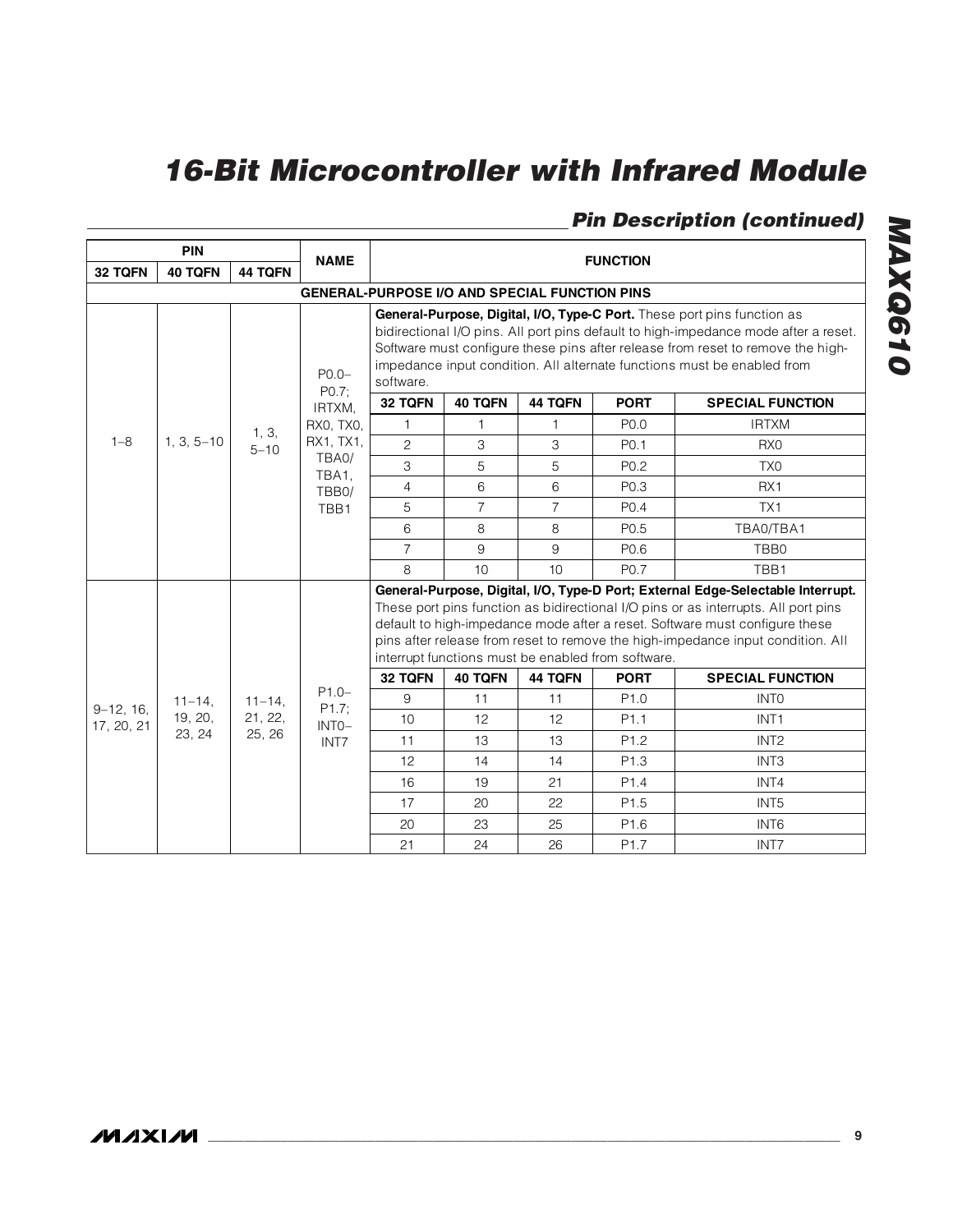# **Pin Description (continued)**

| <b>PIN</b> |                       |                       |                                              |                                                                                                                                                                                                                                                                                                                                                                                                                                                                                                                                                                                                                                                                                                                                                                                                                            |                           |                |                                                    |                                                                                                                                                                                                                                                                                                                                         |            |
|------------|-----------------------|-----------------------|----------------------------------------------|----------------------------------------------------------------------------------------------------------------------------------------------------------------------------------------------------------------------------------------------------------------------------------------------------------------------------------------------------------------------------------------------------------------------------------------------------------------------------------------------------------------------------------------------------------------------------------------------------------------------------------------------------------------------------------------------------------------------------------------------------------------------------------------------------------------------------|---------------------------|----------------|----------------------------------------------------|-----------------------------------------------------------------------------------------------------------------------------------------------------------------------------------------------------------------------------------------------------------------------------------------------------------------------------------------|------------|
| 32 TQFN    | <b>40 TQFN</b>        | 44 TQFN               | <b>NAME</b>                                  | <b>FUNCTION</b>                                                                                                                                                                                                                                                                                                                                                                                                                                                                                                                                                                                                                                                                                                                                                                                                            |                           |                |                                                    |                                                                                                                                                                                                                                                                                                                                         |            |
| $24 - 27$  | 25, 26,<br>$29 - 32,$ | 27, 29,<br>$32 - 35,$ | $P2.0 -$<br>P2.7;<br>MOSI,<br>MISO.<br>SCLK, | General-Purpose, Digital, I/O, Type-C Port. These port pins function as<br>bidirectional I/O pins. P2.0-P2.3 default to high-impedance mode after a reset.<br>Software must configure these pins after release from reset to remove the high-<br>impedance input condition. All alternate functions must be enabled from<br>software. Enabling the pin's special function disables the general-purpose I/O<br>on the pin.<br>The JTAG pins (P2.4-P2.7) default to their JTAG function with weak pullups<br>enabled after a reset. The JTAG function can be disabled using the TAP bit in<br>the SC register.<br>P2.7 functions as the JTAG test-data output on reset and defaults to an input<br>with a weak pullup. The output function of the test data is only enabled during<br>the TAP's Shift_IR or Shift_DR states. |                           |                |                                                    |                                                                                                                                                                                                                                                                                                                                         |            |
|            | 35, 36                | 38, 39                | SSEL,<br>TCK, TDI,                           | 32 TQFN                                                                                                                                                                                                                                                                                                                                                                                                                                                                                                                                                                                                                                                                                                                                                                                                                    | <b>40 TQFN</b>            | 44 TQFN        | <b>PORT</b>                                        | <b>SPECIAL FUNCTION</b>                                                                                                                                                                                                                                                                                                                 |            |
|            |                       |                       | TMS,                                         | $\overline{\phantom{0}}$                                                                                                                                                                                                                                                                                                                                                                                                                                                                                                                                                                                                                                                                                                                                                                                                   | 25                        | 27             | P <sub>2.0</sub>                                   | <b>MOSI</b>                                                                                                                                                                                                                                                                                                                             |            |
|            |                       |                       | <b>TDO</b>                                   |                                                                                                                                                                                                                                                                                                                                                                                                                                                                                                                                                                                                                                                                                                                                                                                                                            | 26                        | 29             | P <sub>2.1</sub>                                   | <b>MISO</b>                                                                                                                                                                                                                                                                                                                             |            |
|            |                       |                       |                                              |                                                                                                                                                                                                                                                                                                                                                                                                                                                                                                                                                                                                                                                                                                                                                                                                                            | 29                        | 32             | P <sub>2.2</sub>                                   | <b>SCLK</b>                                                                                                                                                                                                                                                                                                                             |            |
|            |                       |                       |                                              |                                                                                                                                                                                                                                                                                                                                                                                                                                                                                                                                                                                                                                                                                                                                                                                                                            | 30                        | 33             | P <sub>2.3</sub>                                   | <b>SSEL</b>                                                                                                                                                                                                                                                                                                                             |            |
|            |                       |                       |                                              | 24                                                                                                                                                                                                                                                                                                                                                                                                                                                                                                                                                                                                                                                                                                                                                                                                                         | 31                        | 34             | P <sub>2.4</sub>                                   | <b>TCK</b>                                                                                                                                                                                                                                                                                                                              |            |
|            |                       |                       |                                              | 25                                                                                                                                                                                                                                                                                                                                                                                                                                                                                                                                                                                                                                                                                                                                                                                                                         | 32                        | 35             | P <sub>2.5</sub>                                   | TDI                                                                                                                                                                                                                                                                                                                                     |            |
|            |                       |                       |                                              |                                                                                                                                                                                                                                                                                                                                                                                                                                                                                                                                                                                                                                                                                                                                                                                                                            | 26                        | 35             | 38                                                 | P <sub>2.6</sub>                                                                                                                                                                                                                                                                                                                        | <b>TMS</b> |
|            |                       |                       |                                              | 27                                                                                                                                                                                                                                                                                                                                                                                                                                                                                                                                                                                                                                                                                                                                                                                                                         | 36                        | 39             | P2.7                                               | <b>TDO</b>                                                                                                                                                                                                                                                                                                                              |            |
|            |                       |                       |                                              |                                                                                                                                                                                                                                                                                                                                                                                                                                                                                                                                                                                                                                                                                                                                                                                                                            |                           |                | interrupt functions must be enabled from software. | General-Purpose, Digital, I/O, Type-D Port; External Edge-Selectable Interrupt.<br>These port pins function as bidirectional I/O pins or as interrupts. All port pins<br>default to high-impedance mode after a reset. Software must configure these<br>pins after release from reset to remove the high-impedance input condition. All |            |
|            |                       |                       |                                              | 32 TQFN                                                                                                                                                                                                                                                                                                                                                                                                                                                                                                                                                                                                                                                                                                                                                                                                                    | 40 TQFN                   | 44 TQFN        | <b>PORT</b>                                        | <b>SPECIAL FUNCTION</b>                                                                                                                                                                                                                                                                                                                 |            |
|            | 2, 4, 15,             | 2, 4, 15,<br>16, 30,  | P3.0-<br>P3.7;                               |                                                                                                                                                                                                                                                                                                                                                                                                                                                                                                                                                                                                                                                                                                                                                                                                                            | 2                         | 2              | P3.0                                               | INT <sub>8</sub>                                                                                                                                                                                                                                                                                                                        |            |
|            | 16, 27,               | 31, 36,               | INT8-                                        | $\qquad \qquad$                                                                                                                                                                                                                                                                                                                                                                                                                                                                                                                                                                                                                                                                                                                                                                                                            | $\overline{4}$            | $\overline{4}$ | P3.1                                               | INT <sub>9</sub>                                                                                                                                                                                                                                                                                                                        |            |
|            | 28, 33, 34            | 37                    | INT15                                        |                                                                                                                                                                                                                                                                                                                                                                                                                                                                                                                                                                                                                                                                                                                                                                                                                            | 15                        | 15             | P3.2                                               | INT <sub>10</sub>                                                                                                                                                                                                                                                                                                                       |            |
|            |                       |                       |                                              |                                                                                                                                                                                                                                                                                                                                                                                                                                                                                                                                                                                                                                                                                                                                                                                                                            | 16                        | 16             | P3.3                                               | INT <sub>11</sub>                                                                                                                                                                                                                                                                                                                       |            |
|            |                       |                       |                                              |                                                                                                                                                                                                                                                                                                                                                                                                                                                                                                                                                                                                                                                                                                                                                                                                                            | 27                        | 30             | P <sub>3.4</sub>                                   | INT <sub>12</sub>                                                                                                                                                                                                                                                                                                                       |            |
|            |                       |                       |                                              | $\qquad \qquad$                                                                                                                                                                                                                                                                                                                                                                                                                                                                                                                                                                                                                                                                                                                                                                                                            | 28                        | 31             | P3.5                                               | INT <sub>13</sub>                                                                                                                                                                                                                                                                                                                       |            |
|            |                       |                       |                                              |                                                                                                                                                                                                                                                                                                                                                                                                                                                                                                                                                                                                                                                                                                                                                                                                                            | 33                        | 36             | P3.6                                               | INT <sub>14</sub>                                                                                                                                                                                                                                                                                                                       |            |
|            |                       |                       |                                              |                                                                                                                                                                                                                                                                                                                                                                                                                                                                                                                                                                                                                                                                                                                                                                                                                            | 34                        | 37             | P3.7                                               | <b>INT15</b>                                                                                                                                                                                                                                                                                                                            |            |
|            |                       |                       |                                              |                                                                                                                                                                                                                                                                                                                                                                                                                                                                                                                                                                                                                                                                                                                                                                                                                            | <b>NO CONNECTION PINS</b> |                |                                                    |                                                                                                                                                                                                                                                                                                                                         |            |
| 23         |                       |                       | N.C.                                         |                                                                                                                                                                                                                                                                                                                                                                                                                                                                                                                                                                                                                                                                                                                                                                                                                            |                           |                |                                                    | <b>No Connection.</b> Reserved for future use. Leave this pin unconnected.                                                                                                                                                                                                                                                              |            |

**MAXIM**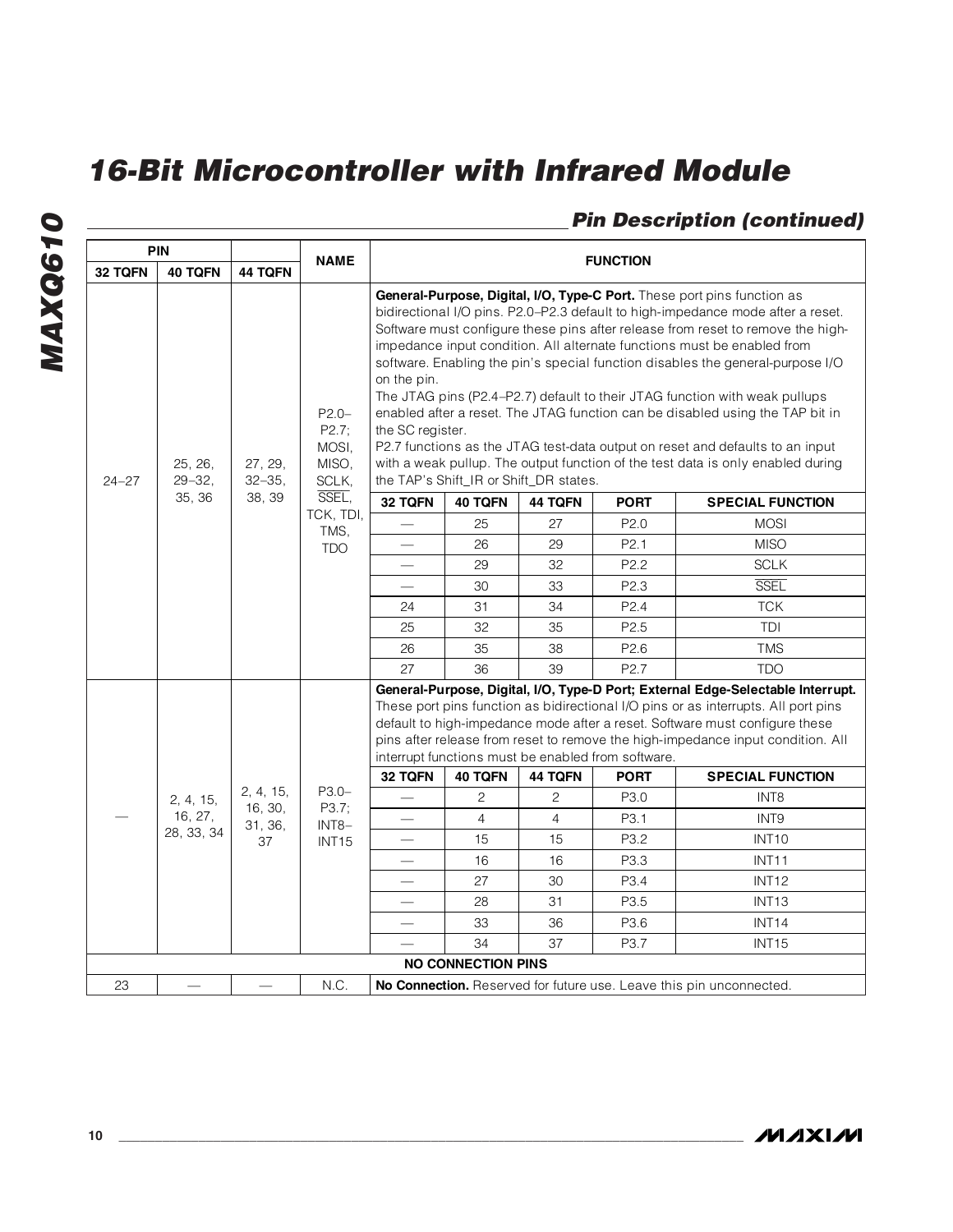

#### **Block Diagram**

power-fail interrupt can be generated when the system voltage falls below the power-fail warning voltage, V<sub>PFW</sub>. The power-fail warning feature allows the application to notify the user that the system supply is low and appropriate action should be taken. **Microprocessor**

peting microcontrollers. An integrated POR circuit with brownout support resets the device to a known condition following a power-up cycle or brownout condition. Additionally, a power-fail warning flag is set and a

The MAXQ610 is based on Maxim's MAXQ core. The MAXQ is a low-power implementation of the new 16-bit MAXQ family of RISC cores. The core supports the Harvard memory architecture with separate 16-bit program and data address buses. A fixed 16-bit instruction word is standard, but data can be arranged in 8 or 16 bits. The MAXQ core in the MAXQ610 family is implemented as a pipelined processor with performance approaching 1MIPS per MHz. The 16-bit data path is implemented around register modules, and each register module contributes specific functions to the core. The accumulator module consists of sixteen 16-bit registers and is tightly coupled with the arithmetic logic unit (ALU). A configurable soft stack supports program flow.

Execution of instructions is triggered by data transfer between functional register modules or between a functional register module and memory. Because data movement involves only source and destination modules, circuit-switching activities are limited to active modules only. For power-conscious applications, this approach localizes power dissipation and minimizes switching noise. The modular architecture also provides a maximum of flexibility and reusability that is important for a microprocessor used in embedded applications.

The MAXQ instruction set is highly orthogonal. All arithmetical and logical operations can use any register in conjunction with the accumulator. Data movement is supported from any register to any other register. Memory is accessed through specific data-pointer registers with automatic increment/decrement support.

#### **Memory**

<span id="page-10-0"></span>**MAXQ610**

MAXQ610

The MAXQ610 incorporates several memory types that include the following:

- 64KB program flash
- 2KB SRAM data memory
- 5.25KB utility ROM
- Soft stack

# The MAXQ610 microcontroller provides integrated, lowcost solutions that simplify the design of IR communica-

tions equipment such as universal remote controls. Standard features include the highly optimized, singlecycle, MAXQ 16-bit RISC core, 64KB of flash memory, 2KB data RAM, a soft stack, 16 general-purpose registers, and three data pointers. The MAXQ core offers the industry's best MIPS/mA rating, allowing developers to achieve the same performance as competing microcontrollers at substantially lower clock rates. Combining lower active-mode current with the MAXQ610 stopmode current (0.2µA typical) results in increased battery life. Application-specific peripherals include flexible timers for generating IR carrier frequencies and modulation, a high-current IR drive pin capable of sinking up to 25mA current, and output pins capable of sinking up to 5mA ideal for IR applications, generalpurpose I/O pins ideal for keypad matrix input, and a power-fail-detection circuit to notify the application when the supply voltage is nearing the minimum operating voltage of the microcontroller.

At the heart of the MAXQ610 is the MAXQ 16-bit RISC core. The MAXQ610 operates from DC to 12MHz and almost all instructions execute in a single clock cycle (83.3ns at 12MHz), enabling nearly 12MIPS true code operation. When active device operation is not required, an ultra-low-power stop mode can be invoked from software resulting in quiescent current consumption of less than 0.2µA typical and 2.0µA maximum. The combination of high-performance instructions and ultralow stop-mode current increases battery life over com-

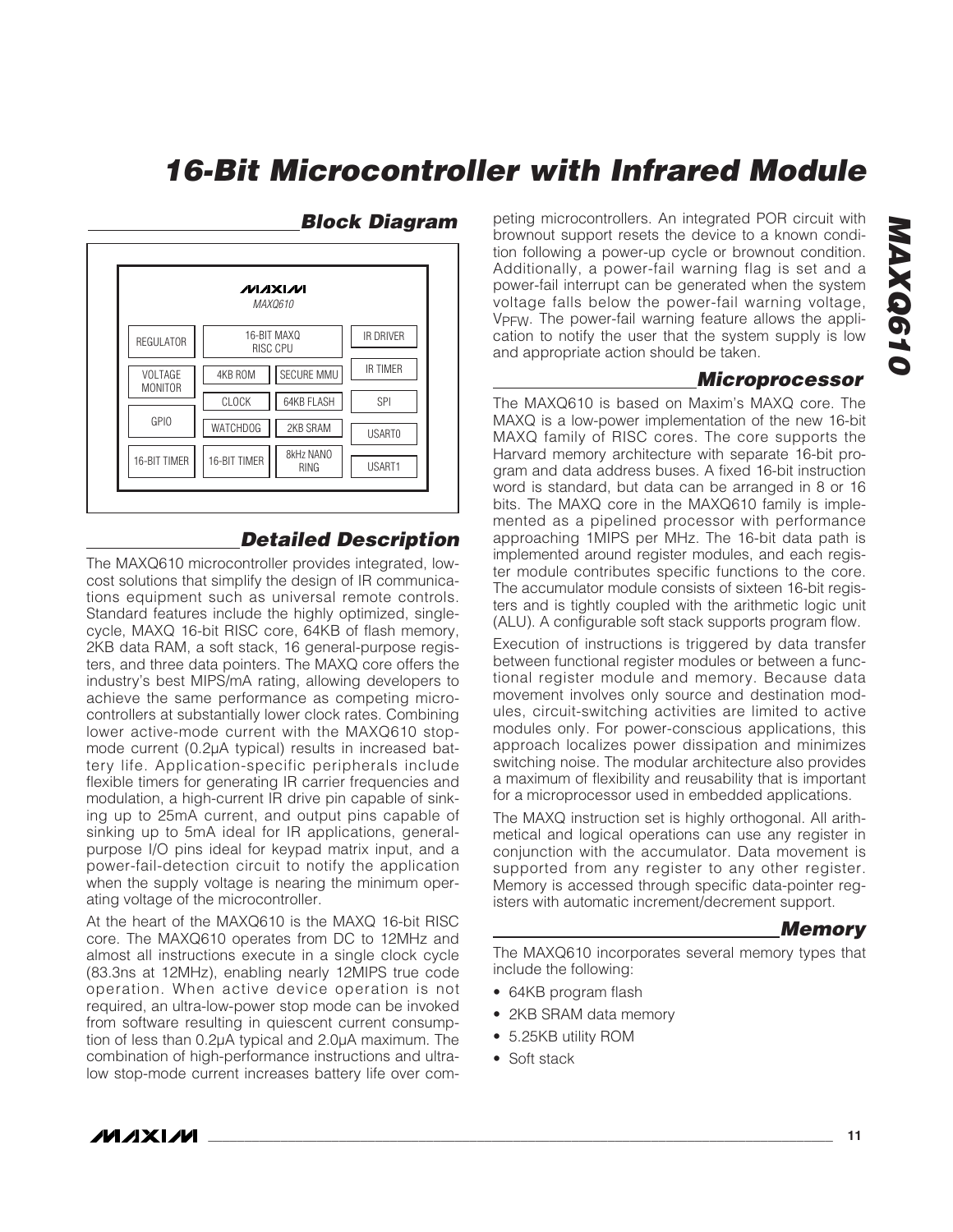| <b>AREA</b>      | <b>PAGE ADDRESS</b> | <b>MAXIMUM PRIVILEGE LEVEL</b> |
|------------------|---------------------|--------------------------------|
| System           | 0 to ULDR-1         | High                           |
| User Loader      | ULDR to UAPP-1      | Medium                         |
| User Application | UAPP to top         | Low                            |
| Utility ROM      | N/A                 | High                           |
| Other (RAM)      | N/A                 | Low                            |

**Table 1. Memory Areas and Associated Maximum Privilege Levels**

#### **Memory Protection**

The optional memory-protection feature separates code memory into three areas: system, user loader, and user application. Code in the system area can be kept confidential. Code in the user areas can be prevented from reading and writing system code. The user loader can also be protected from user application code.

Memory protection is implemented using privilege levels for code. Each area has an associated privilege level. RAM/ROM are assigned privilege levels as well. Refer to the MAXQ610 User's Guide for a more thorough explanation of the topic. See Table 1.

#### **Stack Memory**

A 16-bit-wide internal stack provides storage for program return addresses and can also be used general-purpose data storage. The stack is used automatically by the processor when the CALL, RET, and RETI instructions are executed and when an interrupt is serviced. An application can also store values in the stack explicitly by using the PUSH, POP, and POPI instructions.

On reset, the stack pointer, SP, initializes to the top of the stack (0Fh). The CALL, PUSH, and interrupt-vectoring operations increment SP, then store a value at the location pointed to by SP. The RET, RETI, POP, and POPI operations retrieve the value at SP and then decrement SP.

#### **Utility ROM**

The utility ROM is a 5.25KB block of internal ROM memory that defaults to a starting address of 8000h. The utility ROM consists of subroutines that can be called from application software. These include the following:

- In-system programming (bootstrap loader) using JTAG interface
- In-circuit debug routines
- Test routines (internal memory tests, memory loader, etc.)
- User-callable routines for in-application flash programming and fast table lookup

Following any reset, execution begins in the utility ROM.

<span id="page-11-0"></span>The ROM software determines whether the program execution should immediately jump to location 0000h, the start of system code, or to one of the special routines mentioned. Routines within the utility ROM are user accessible and can be called as subroutines by the application software. More information on the utility ROM functions is contained in the MAXQ610 User's Guide.

Some applications require protection against unauthorized viewing of program code memory. For these applications, access to in-system programming, inapplication programming, or in-circuit debugging functions is prohibited until a password has been supplied. The password is defined as the 16 words of physical program memory at addresses 0010h to 001Fh.

Three password locks are provided for protection of up to three different program memory segments. When the PWL is set to 1 (POR default) and the contents of the memory at addresses 0010h to 001Fh are any value other than FFh or 00h, the password is required to access the utility ROM, including in-circuit debug and in-system programming routines that allow reading or writing of internal memory. When PWL is cleared to 0, these utilities are fully accessible without password. The password is automatically set to all ones following a mass erase.

### **Watchdog Timer**

An internal watchdog timer greatly increases system reliability. The timer resets the device if software execution is disturbed. The watchdog timer is a free-running counter designed to be periodically reset by the application software. If software is operating correctly, the counter is periodically reset and never reaches its maximum count. However, if software operation is interrupted, the timer does not reset, triggering a system reset and optionally a watchdog timer interrupt. This protects the system against electrical noise or ESD upsets that could cause uncontrolled processor operation. The internal watchdog timer is an upgrade to older designs with external watchdog devices, reducing system cost and simultaneously increasing reliability.

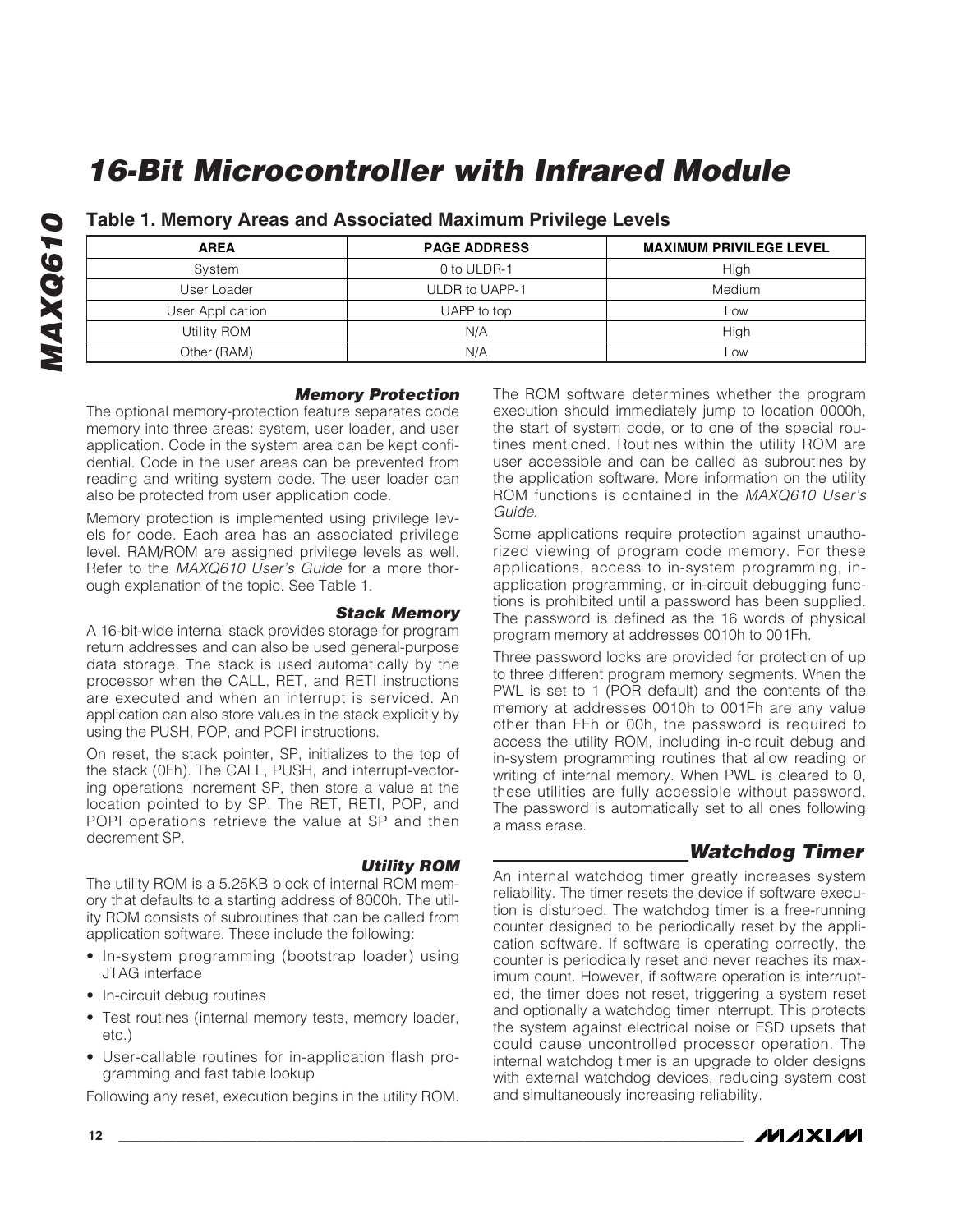| <b>WD[1:0]</b> | <b>WATCHDOG CLOCK</b>  | <b>WATCHDOG INTERRUPT TIMEOUT</b> | <b>WATCHDOG RESET AFTER</b><br><b>WATCHDOG INTERRUPT (µs)</b> |
|----------------|------------------------|-----------------------------------|---------------------------------------------------------------|
| 00             | Sysclk/2 <sup>15</sup> | 2.7ms                             | 42.7                                                          |
| 01             | Sysclk/2 <sup>18</sup> | 21.9ms                            | 42.7                                                          |
| 10             | Sysclk/2 <sup>21</sup> | 174.7ms                           | 42.7                                                          |
|                | Sysclk/224             | 1.4s                              | 42.                                                           |

#### **Table 2. Watchdog Interrupt Timeout (Sysclk = 12MHz, CD[1:0] = 00)**

The watchdog timer functions as the source of both the watchdog-timer timeout and the watchdog-timer reset. The timeout period can be programmed in a range of 215 to 224 system clock cycles. An interrupt is generated when the timeout period expires if the interrupt is enabled. All watchdog-timer resets follow the programmed interrupt timeouts by 512 system clock cycles. If the watchdog timer is not restarted for another full interval in this time period, a system reset occurs when the reset timeout expires. See Table 2.

### **IR Carrier Generation and Modulation Timer**

The dedicated IR timer/counter module simplifies lowspeed IR communication. The IR timer implements two pins (IRTX and IRRX) for supporting IR transmit and receive, respectively. The IRTX pin has no corresponding port pin designation, so the standard PD, PO, and PI port control status bits are not present. However, the IRTX pin output can be manipulated high or low using the PWCN.IRTXOUT and PWCN.IRTXOE bits when the IR timer is not enabled (i.e., IREN  $= 0$ ).

The IR timer is composed of two separate timing entities: a carrier generator and a carrier modulator. The carrier generation module uses the 16-bit IR Carrier register (IRCA) to define the high and low time of the carrier through the IR carrier high byte (IRCAH) and IR carrier low byte (IRCAL). The carrier modulator uses the IR data bit (IRDATA) and IR Modulator Time register (IRMT) to determine whether the carrier or the idle condition is present on IRTX.

The IR timer is enabled when the IR enable bit (IREN) is set to 1. The IR Value register (IRV) defines the beginning value for the carrier modulator. During transmission, the IRV register is initially loaded with the IRMT value and begins down counting towards 0000h, whereas in receive mode it counts upward from the initial IRV register value. During the receive operation, the IRV register can be configured to reload with 0000h when capture occurs on detection of selected edges or can be allowed to continue free-running throughout the receive operation. An overflow occurs when the IR timer value rolls over from 0FFFFh to 0000h. The IR overflow flag (IROV) is set to 1 and an interrupt is generated if enabled ( $IRIE = 1$ ).

#### <span id="page-12-0"></span>**Carrier Generation Module**

The IRCAH byte defines the carrier high time in terms of the number of IR input clocks, whereas the IRCAL byte defines the carrier low time.

> IR Input Clock (fIRCLK) = fSYS/2IRDIV[1:0] Carrier Frequency (f<sub>CARRIER</sub>) =  $f_{\text{IRCLK}}/(I\text{RCAH} + I\text{RCAL} + 2)$ Carrier High Time = IRCAH + 1 Carrier Low Time = IRCAL + 1

Carrier Duty Cycle =  $(IRCAH + 1)/(IRCAH + IRCAL + 2)$ 

During transmission, the IRCA register is latched for each IRV downcount interval and is sampled along with the IRTXPOL and IRDATA bits at the beginning of each new IRV downcount interval so that duty-cycle variation and frequency shifting is possible from one interval to the next, which is illustrated in Figure 1.

Figure 2 illustrates the basic carrier generation and its path to the IRTX output pin. The IR transmit polarity bit (IRTXPOL) defines the starting/idle state and the carrier polarity of the IRTX pin when the IR timer is enabled.

#### **IR Transmission**

During IR transmission (IRMODE  $= 1$ ), the carrier generator creates the appropriate carrier waveform, while the carrier modulator performs the modulation. The carrier modulation can be performed as a function of carrier cycles or IRCLK cycles dependent on the setting of the IRCFME bit. When  $IRCFME = 0$ , the IRV downcounter is clocked by the carrier frequency and thus the modulation is a function of carrier cycles. When IRCFME =  $1$ , the IRV downcounter is clocked by IRCLK, allowing carrier modulation timing with IRCLK resolution.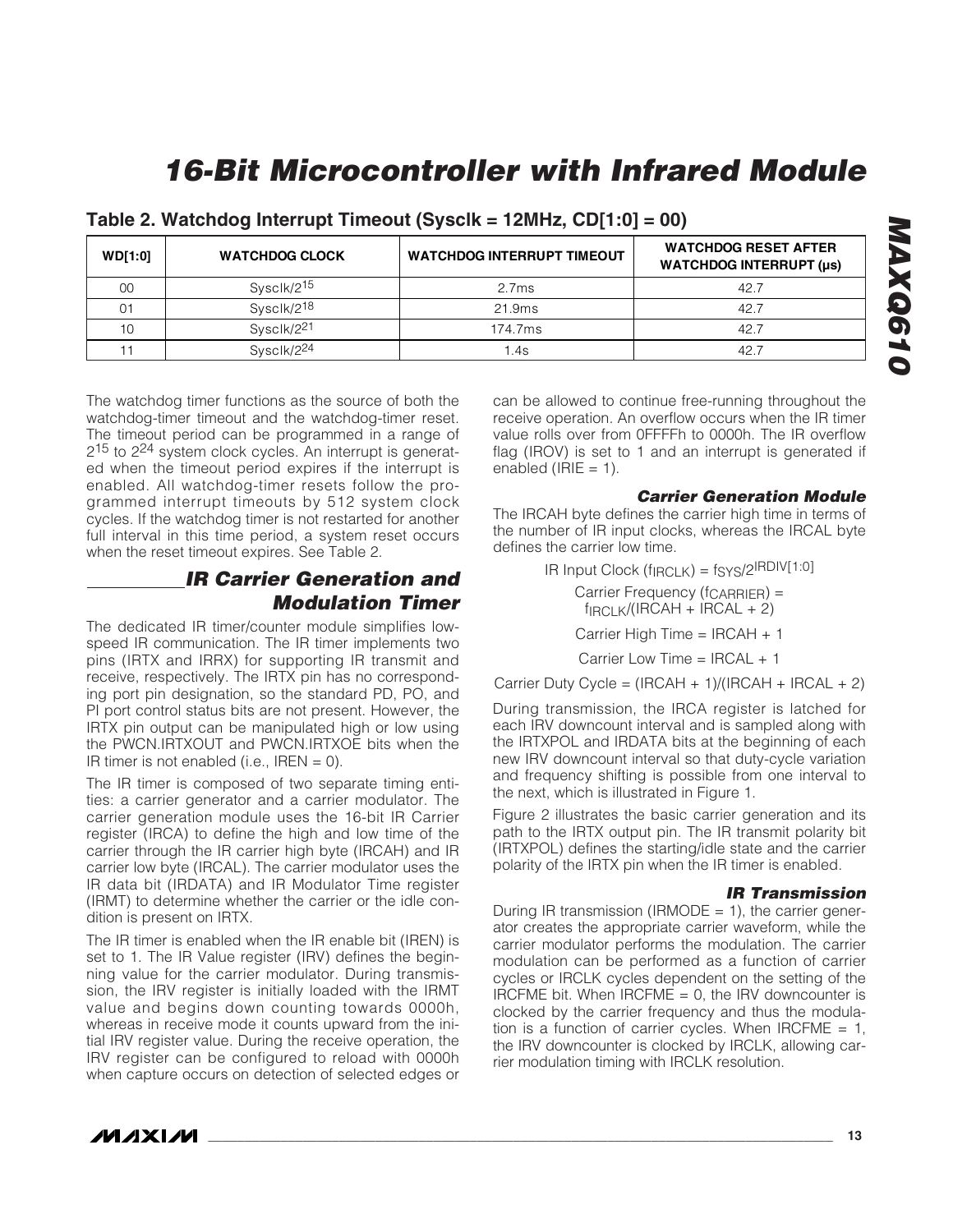<span id="page-13-0"></span>

Figure 1. IR Transmit Frequency Shifting Example (IRCFME = 0)



Figure 2. IR Transmit Carrier Generation and Carrier Modulator Control

**MAXIM** 

**MAXQ610**

**MAXQ610**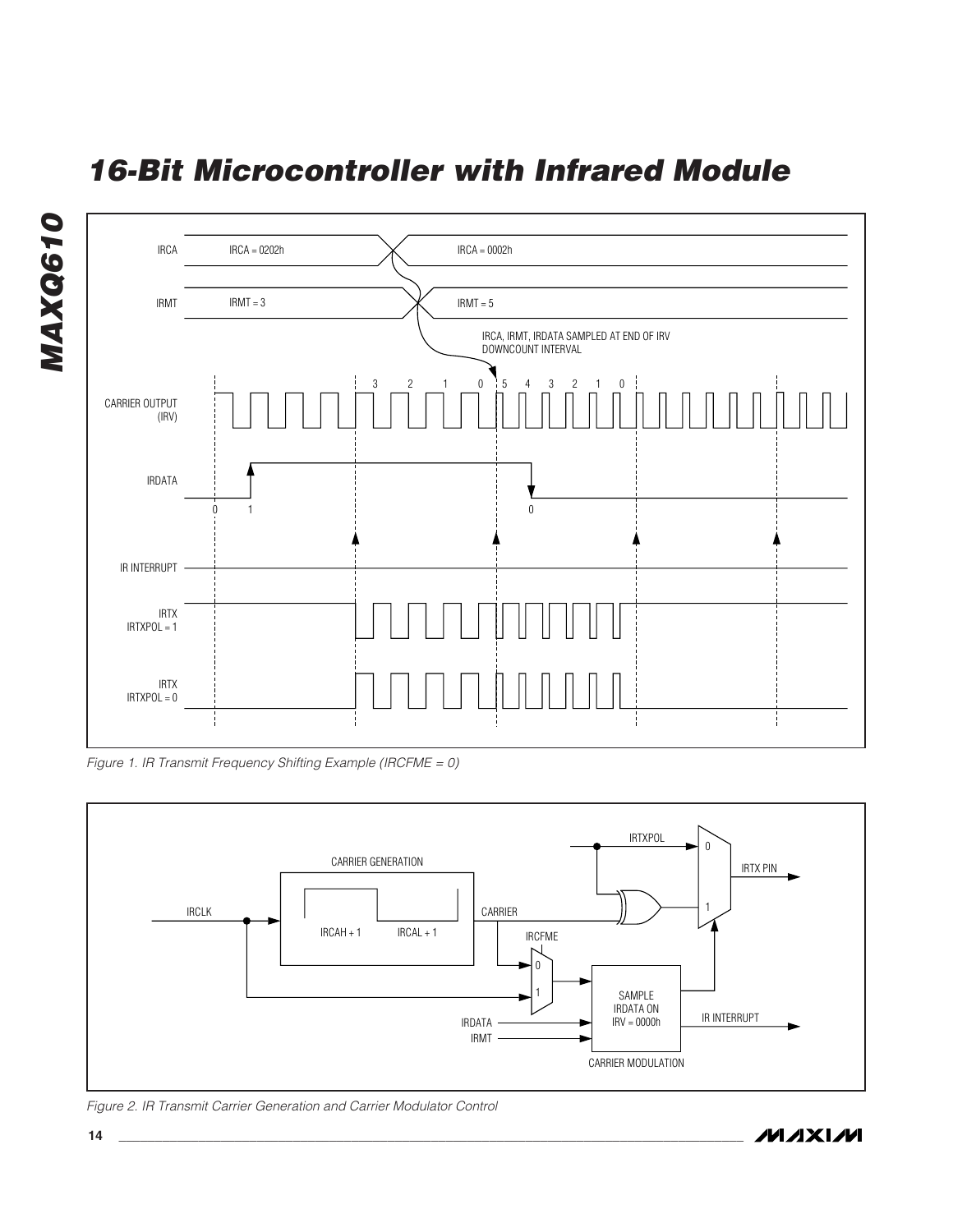The IRTXPOL bit defines the starting/idle state as well as the carrier polarity for the IRTX pin. If IRTXPOL = 1, the IRTX pin is set to a logic-high when the IR timer module is enabled. If  $IRTXPOL = 0$ , the  $IRTX$  pin is set to a logic-low when the IR timer is enabled.

A separate register bit, IR data (IRDATA), is used to determine whether the carrier generator output is output to the IRTX pin for the next IRMT carrier cycles. When IRDATA  $= 1$ , the carrier waveform (or inversion of this waveform if  $IRTXPOL = 1$ ) is output on the  $IRTX$  pin during the next IRMT cycles. When IRDATA =  $0$ , the idle condition, as defined by IRTXPOL, is output on the IRTX pin during the next IRMT cycles.

The IR timer acts as a downcounter in transmit mode. An IR transmission starts when 1) the IREN bit is set to 1 when IRMODE = 1, 2) the IRMODE bit is set to 1 when  $IREN = 1$ , or 3) when  $IREN$  and  $IRMODE$  are both set to 1 in the same instruction. The IRMT and IRCA registers, along with the IRDATA and IRTXPOL bits, are sampled at the beginning of the transmit process and every time the IR timer value reloads its value. When the IRV reaches 0000h value, on the next carrier clock, it does the following:

- 1) Reloads IRV with IRMT.
- 2) Samples IRCA, IRDATA, and IRTXPOL.
- 3) Generates IRTX accordingly.
- 4) Sets IRIF to 1.
- 5) Generates an interrupt to the CPU if enabled (IRIE  $= 1$ ).

To terminate the current transmission, the user can switch to receive mode (IRMODE =  $0$ ) or clear IREN to 0.

<span id="page-14-0"></span>Carrier Modulation Time = IRMT + 1 carrier cycles

#### **IR Transmit—Independent External Carrier and Modulator Outputs**

The normal transmit mode modulates the carrier based upon the IRDATA bit. However, the user has the option to input the modulator (envelope) on an external pin if desired. If the IRENV[1:0] bits are configured to 01b or 10b, the modulator/envelope is output to the IRTXM pin. The IRDATA bit is output directly to the IRTXM pin (if  $IRTXPOL = 0$ ) on each IRV downcount interval boundary just as if it were being used to internally modulate the carrier frequency. If  $IRTXPOL = 1$ , the inverse of the IRDATA bit is output to the IRTXM pin on the IRV interval downcount boundaries. The envelope output is illustrated in Figure 4. When the envelope mode is enabled, it is possible to output either the modulated (IRENV[1:0]  $= 01b$ ) or unmodulated (IRENV[1:0] = 10b) carrier to the IRTX pin.



Figure 3. IR Transmission Waveform (IRCFME = 0)

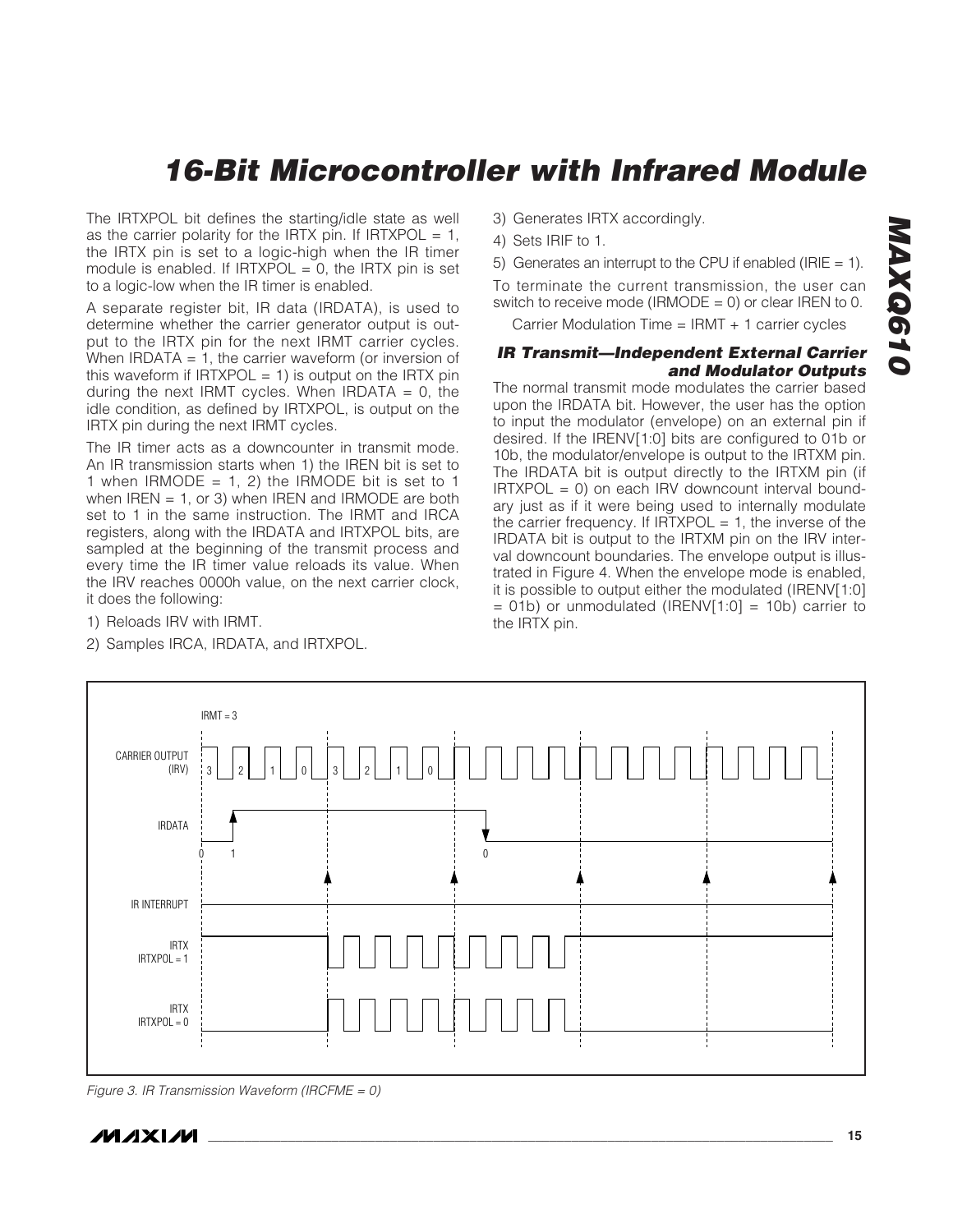<span id="page-15-0"></span>

Figure 4. External IRTXM (Modulator) Output



Figure 5. IR Capture

#### **IR Receive**

When configured in receive mode (IRMODE =  $0$ ), the IR hardware supports the IRRX capture function. The IRRXSEL[1:0] bits define which edge(s) of the IRRX pin should trigger IR timer capture function.

The IR module starts operating in the receive mode when IRMODE = 0 and IREN = 1. Once started, the IR timer (IRV) starts up counting from 0000h when a qualified capture event as defined by IRRXSEL happens. The IRV register is, by default, counting carrier cycles as defined by the IRCA register. However, the IR carrier frequency detect (IRCFME) bit can be set to 1 to allow clocking of the IRV register directly with the IRCLK for finer resolution. When  $IRCFME = 0$ , the IRCA defined carrier is counted by IRV. When IRCFME = 1, the IRCLK clocks the IRV register.

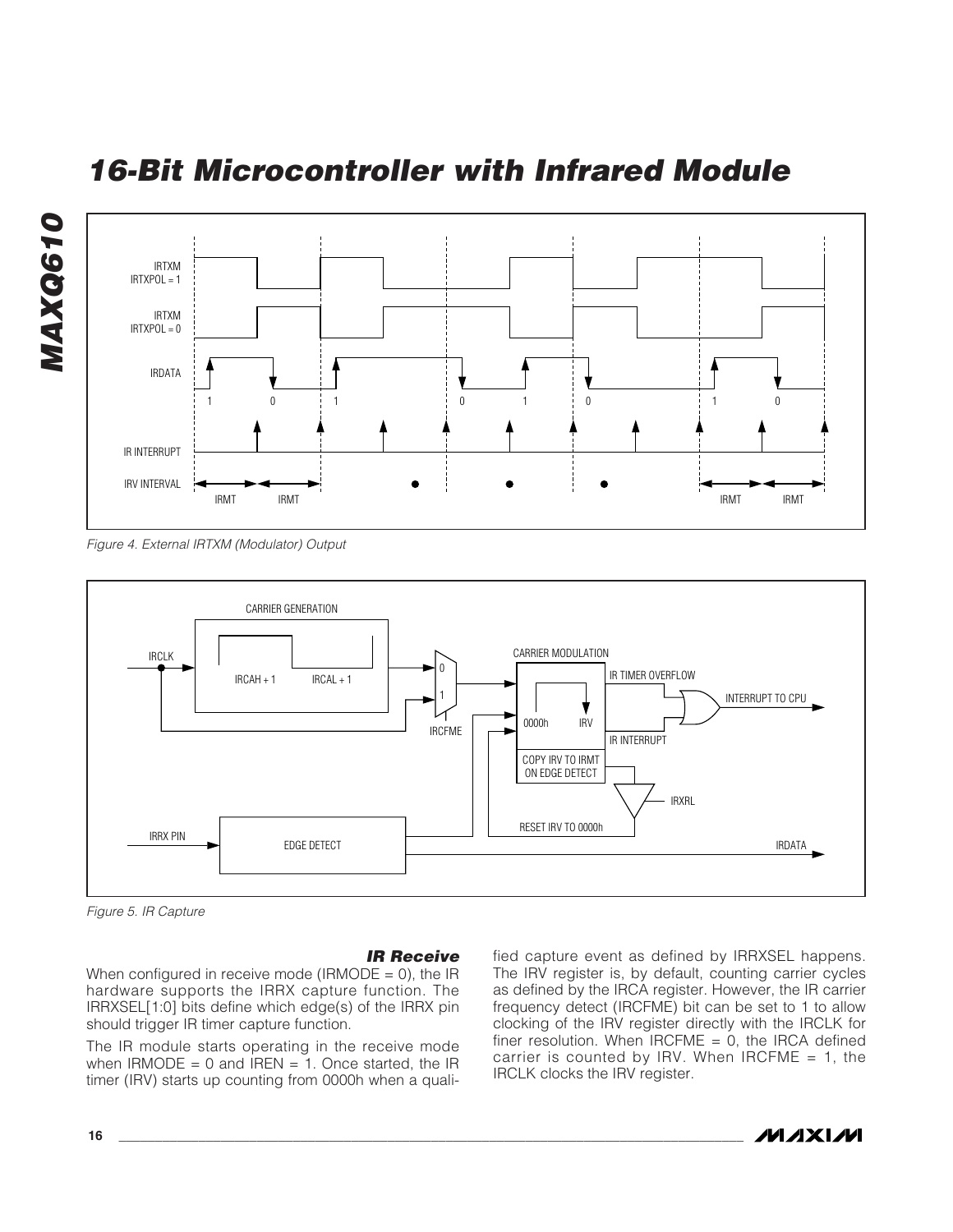On the next qualified event, the IR module does the following:

- 1) Captures the IRRX pin state and transfers its value to IRDATA. If a falling edge occurs, IRDATA  $= 0$ . If a rising edge occurs,  $IRDATA = 1$ .
- 2) Transfers its current IRV value to the IRMT.
- 3) Resets IRV content to 0000h (if IRXRL  $= 1$ ).
- 4) Continues counting again until the next qualified event.

If the IR timer value rolls over from 0FFFFh to 0000h before a qualified event happens, the IR timer overflow (IROV) flag is set to 1 and an interrupt generated if enabled. The IR module continues to operate in receive mode until it is stopped by switching into transmit mode  $(IRMODE = 1)$  or clearing IREN = 0.

#### <span id="page-16-0"></span>**Carrier Burst-Count Mode**

A special mode reduces the CPU processing burden when performing IR learning functions. Typically, when operating in an IR learning capacity, some number of carrier cycles are examined for frequency determination. Once the frequency has been determined, the IR receive function can be reduced to counting the number of carrier pulses in the burst and the duration of the combined mark-space time within the burst. To simplify this process, the receive burst-count mode (as enabled by the RXBCNT bit) can be used. When  $RXBCNT = 0$ , the standard IR receive capture functionality is in place.



Figure 6. Receive Burst-Count Example

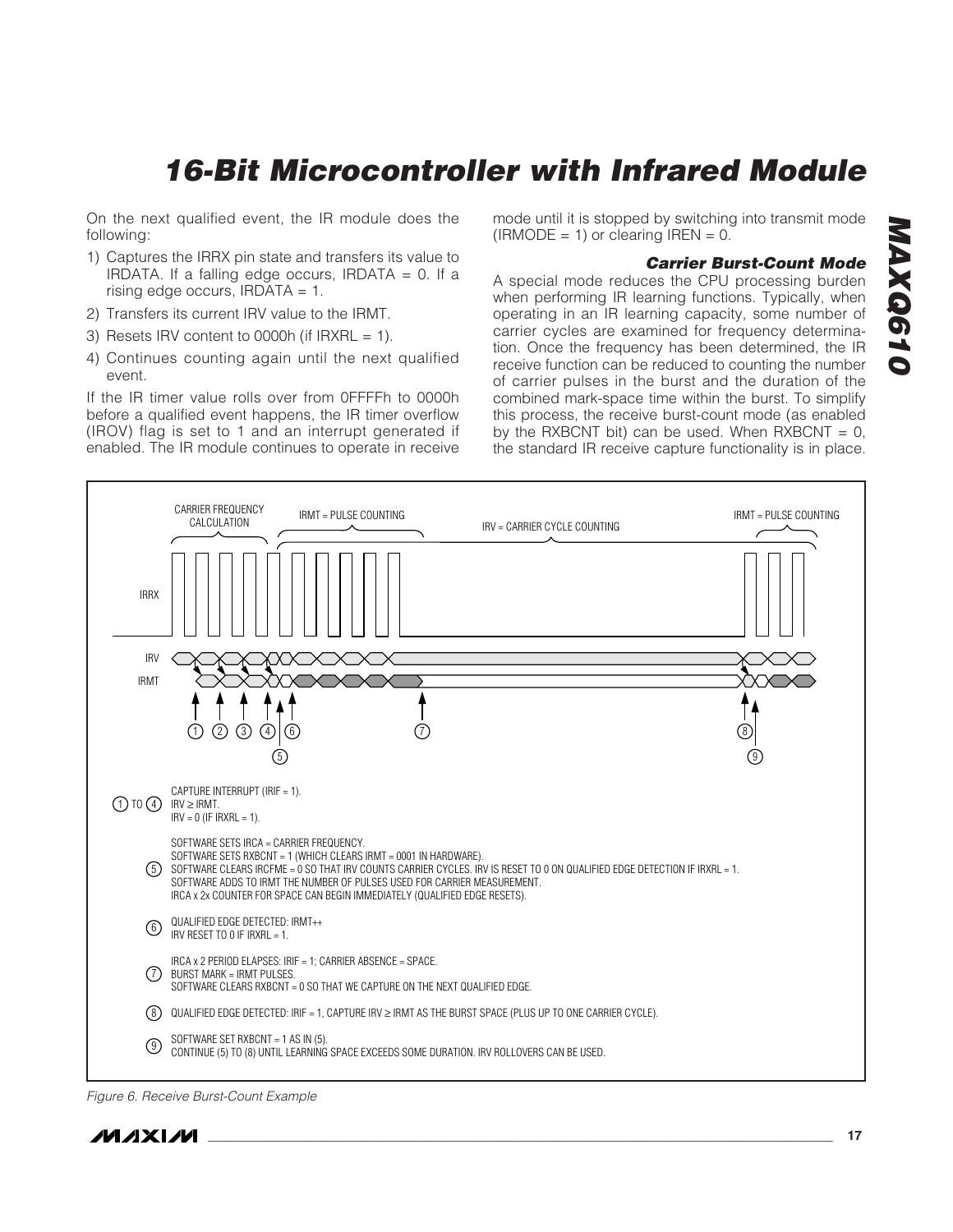**MAXQ610 MAXQ610**  When  $RXBCNT = 1$ , the IRV capture operation is disabled and the interrupt flag associated with the capture no longer denotes a capture. In the carrier burst-count mode, the IRMT register is now used only to count qualified edges. The IRIF interrupt flag (normally used to signal a capture when  $RXBCNT = 0$ ) now becomes set if ever two IRCA cycles elapse without getting a qualified edge. The IRIF interrupt flag thus denotes absence of the carrier and the beginning of a space in the receive signal. When the RXBCNT bit is changed from 0 to 1, the IRMT register is set to 0001h. The IRCFME bit is still used to define whether the IRV register is counting system IRCLK clocks or IRCA-defined carrier cycles. The IRXRL bit is still used to define whether the IRV register is reloaded with 0000h on detection of a qualified edge (per the IRXSEL[1:0] bits). Figure 6 and the descriptive sequence embedded in the figure illustrate the expected usage of the receive burst-count mode.

### **16-Bit Timers/Counters**

The MAXQ610 provides two timers/counters that support the following functions:

- 16-bit timer/counter
- 16-bit up/down autoreload
- Counter function of external pulse
- 16-bit timer with capture
- 16-bit timer with compare
- Input/output enhancements for pulse-width modulation
- Set/reset/toggle output state on comparator match
- Prescaler with  $2^n$  divider (for  $n = 0, 2, 4, 6, 8, 10$ )

#### **General-Purpose I/O**

The MAXQ610 provides port pins for general-purpose I/Os that have the following features:

- CMOS output drivers
- Schmitt trigger inputs
- Optional weak pullup to V<sub>DD</sub> when operating in input mode

While the microcontroller is in a reset state, all port pins become high impedance with weak pullups disabled, unless otherwise noted.

From a software perspective, each port appears as a group of peripheral registers with unique addresses. Special function pins can also be used as general-purpose I/O pins when the special functions are disabled. For a detailed description of the special functions available for each pin, refer to the part-specific user manual. The MAXQ610 User's Guide describes all special functions available on the MAXQ610.

#### <span id="page-17-0"></span>**USART**

The USART units are implemented with the following characteristics:

- 2-wire interface
- Full-duplex operation for asynchronous data transfers
- Half-duplex operation for synchronous data transfers
- Programmable interrupt for receive and transmit
- Independent baud-rate generator
- Programmable 9th bit parity support
- Start/stop bit support

### **Serial Peripheral Interface (SPI)**

The integrated SPI provides an independent serial communication channel that communicates synchronously with peripheral devices in a multiple master or multiple slave system. The interface allows access to a 4-wire, full-duplex serial bus, and can be operated in either master mode or slave mode. Collision detection is provided when two or more masters attempt a data transfer at the same time.

The maximum SPI master transfer rate is Sysclk/2. When operating as an SPI slave, the MAXQ610 can support up to a Sysclk/4 SPI transfer rate. Data is transferred as an 8-bit or 16-bit value, MSB first. In addition, the SPI module supports configuration of active SSEL state through the slave active select.

| <b>MODE</b> | <b>TYPE</b>  | <b>START BITS</b> | <b>DATA BITS</b> | <b>STOP BITS</b> |
|-------------|--------------|-------------------|------------------|------------------|
| Mode 0      | Synchronous  | N/A               |                  | N/A              |
| Mode 1      | Asynchronous |                   |                  |                  |
| Mode 2      | Asynchronous |                   | $8 +$            |                  |
| Mode 3      | Asynchronous |                   | $8 +$            |                  |

#### **Table 3. USART Mode Details**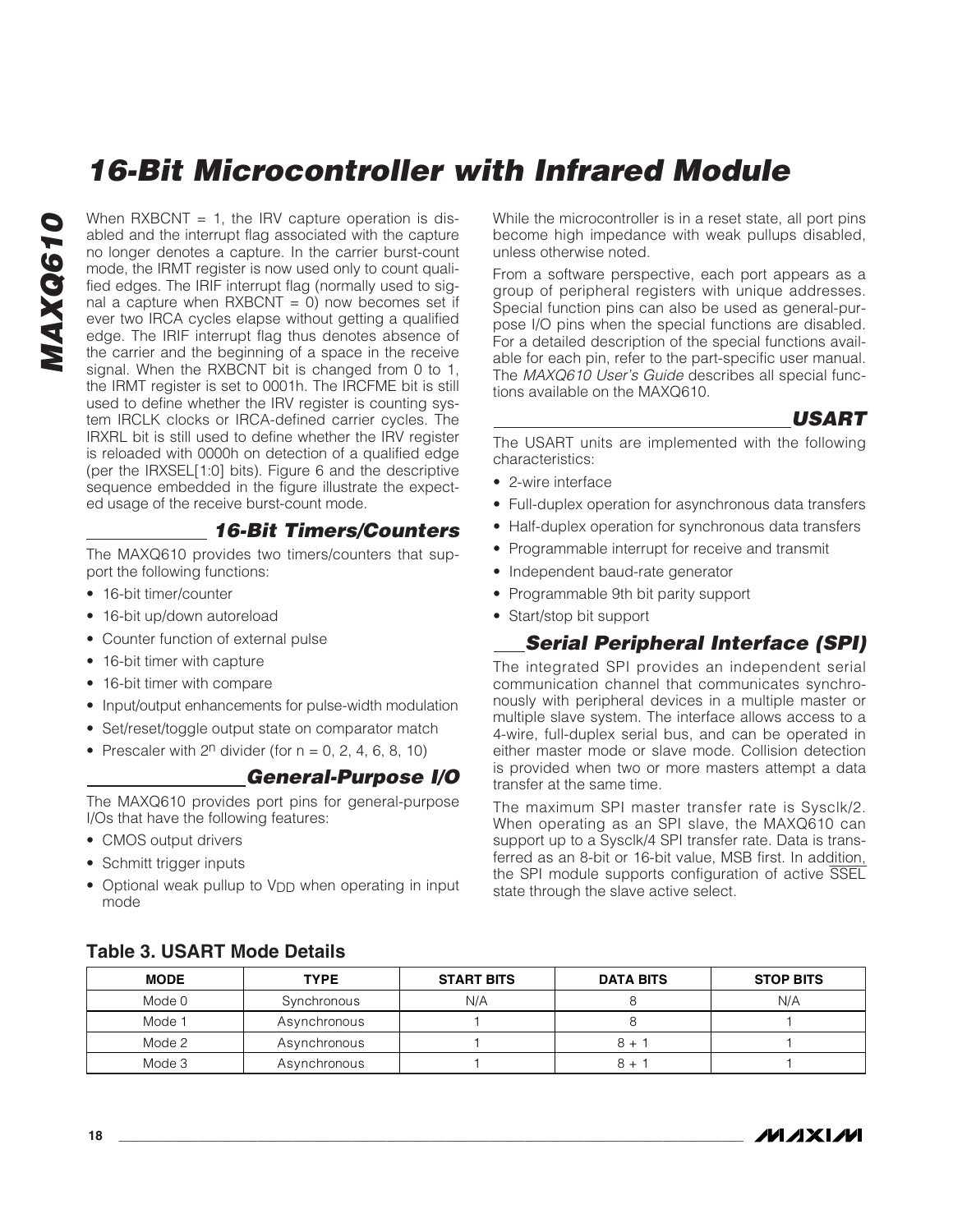

Figure 7. SPI Master Communication Timing



Figure 8. SPI Slave Communication Timing



<span id="page-18-0"></span>**MAXQ610**

MAXQ610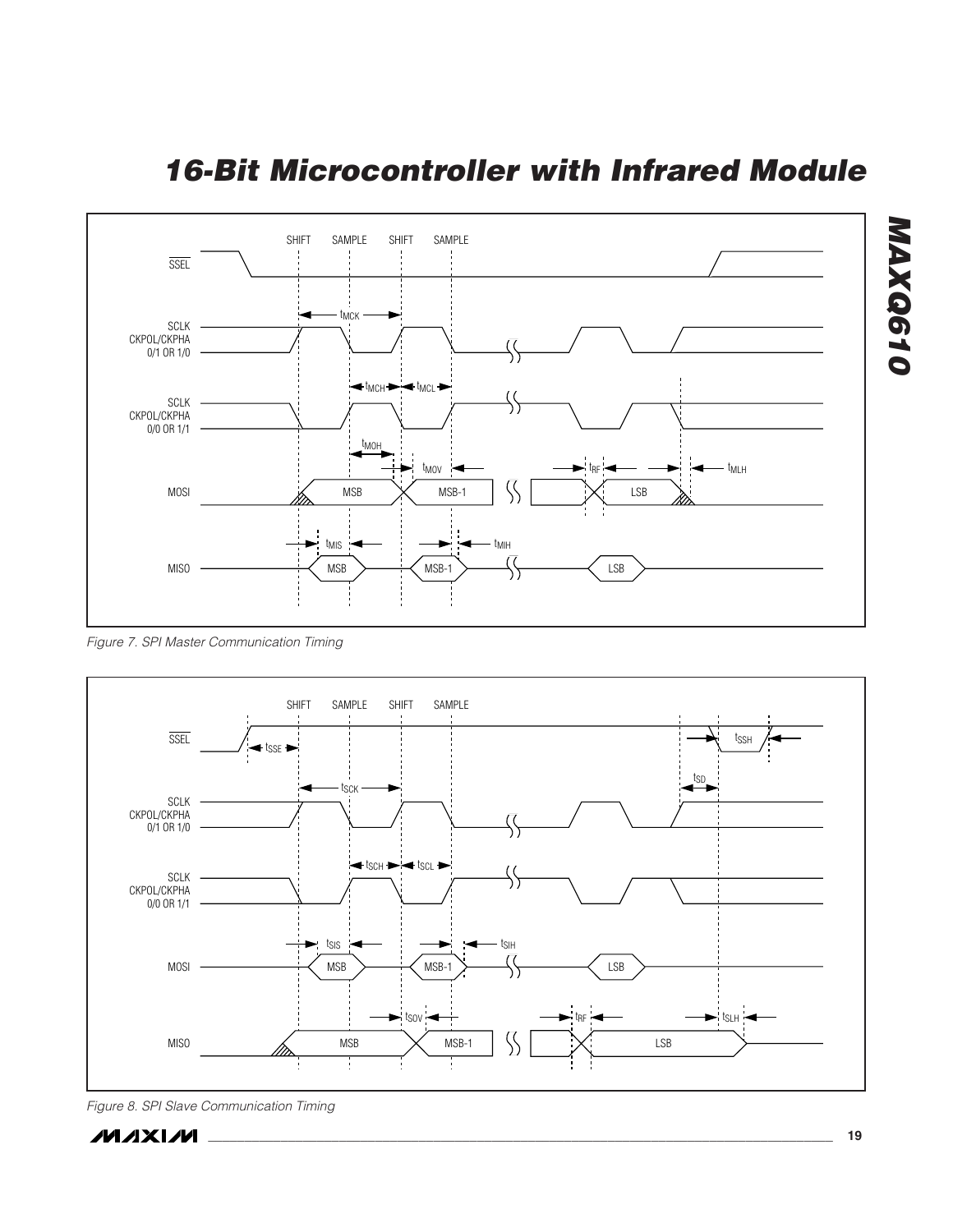#### **On-Chip Oscillator**

An external quartz crystal or a ceramic resonator can be connected between HFXIN and HFXOUT on the MAXQ610, as illustrated in Figure 9.

Noise at HFXIN and HFXOUT can adversely affect onchip clock timing. It is good design practice to place the crystal and capacitors near the oscillator circuitry and connect HFXIN and HFXOUT to ground with a direct short trace. The typical values of external capacitors vary with the type of crystal to be used and should be initially selected based on the load capacitance as suggested by the crystal manufacturer.

#### **ROM Loader**

The MAXQ610 includes a ROM loader. The loader denies access to the system, user loader, or user-application memories unless an area-specific password is provided. The ROM loader is not available in ROM-only versions of the MAXQ610.

#### **Loading Flash Memory**

An internal bootstrap loader allows the device to be reloaded over a simple JTAG interface. As a result, software can be upgraded in-system, eliminating the need for a costly hardware retrofit when updates are required. Remote software uploads are possible that enable physically inaccessible applications to be frequently updated. The interface hardware can be a JTAG connection to another microcontroller, or a connection to a PC serial port using a serial-to-JTAG converter, such as the MAXQJTAG-001 available from Maxim Integrated Products. If in-system programmabili<span id="page-19-0"></span>ty is not required, a commercial gang programmer can be used for mass programming. Activating the JTAG interface and loading the test access port (TAP) with the system programming instruction invokes the bootstrap loader. Setting the SPE bit to 1 during reset through the JTAG interface executes the bootstraploader-mode program that resides in the utility ROM. When programming is complete, the bootstrap loader can clear the SPE bit and reset the device, allowing the device to bypass the utility ROM and begin execution of the application software.

In addition, the ROM loader also enforces the memoryprotection policies. 16-word passwords are required to access the ROM loader interface.

Loading memory is not possible for ROM-only versions of the MAXQ610 family.

### **In-Application Flash Programming**

From user-application code, flash can be programmed using the ROM utility functions from either C or assembly language. The function declarations that follow show examples of some of the ROM utility functions provided for in-application flash programming.

/\* Write one 16-bit word to code address 'dest'.

- \* Dest must be aligned to 16 bits.
- \* Returns  $0 = \text{failure}, 1 = \text{OK}.$
- \*/

int flash write (uint16 t dest, uint16 t data);



Figure 9. On-Chip Oscillator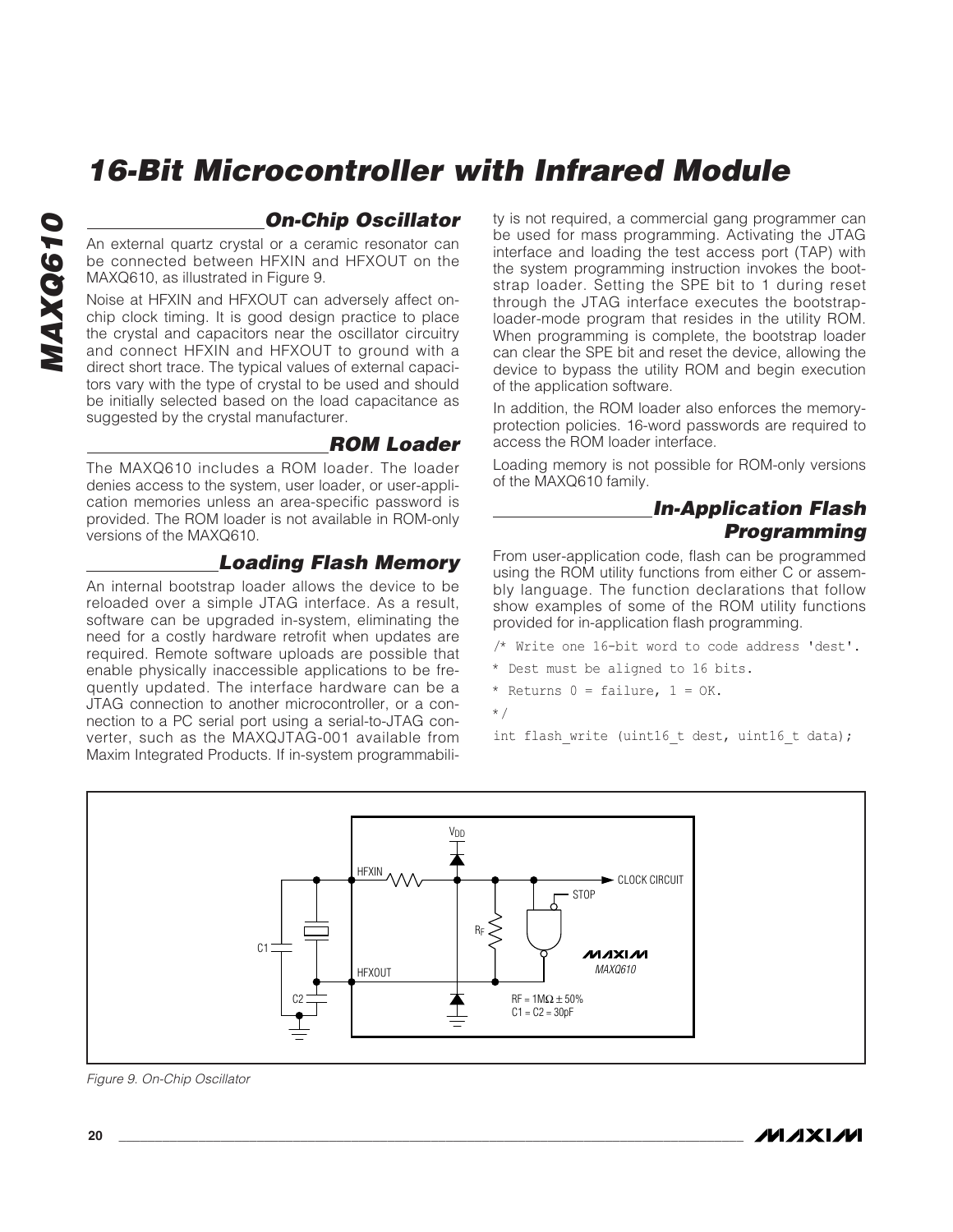To erase, the following function would be used:

/\* Erase the given Flash page

```
* addr: Flash offset (anywhere within page)
*/
```
int flash erasepage(uint16 t addr);

The in-application flash programming must call ROM utility functions to erase and program any of the flash memory. Memory protection is enforced by the ROM utilty functions.

In-application programming is not available in ROMonly versions of the MAXQ610 family.

### **In-Circuit Debug and JTAG Interface**

Embedded debug hardware and software are developed and integrated into the MAXQ610 to provide full in-circuit debugging capability in a user application environment. These hardware and software features include:

- A debug engine.
- A set of registers providing the ability to set breakpoints on register, code, or data using debug service routines stored in ROM.

Collectively, these hardware and software features support two modes of in-circuit debug functionality:

- <span id="page-20-0"></span>1) Background Mode
	- CPU is executing the normal user program.
	- Allows the host to configure and set up the in-circuit debugger.
- 2) Debug Mode
	- The debugger takes over the control of the CPU.
	- Read/write accesses to internal registers and memory.
	- Single-step of the CPU for trace operation.

The interface to the debug engine is the TAP controller. The interface allows for communication with a bus master that can either be automatic test equipment or a component that interfaces to a higher level test bus as part of a complete system. The communication operates across a 4-wire serial interface from a dedicated TAP that is compatible to the JTAG IEEE Std 1149. The TAP provides an independent serial channel to communicate synchronously with the host system.

To prevent unauthorized access of the protected memory regions through the JTAG interface, the debug engine prevents modification of the privilege registers and disallows all access to system memory, unless memory protection is disabled. In addition, all services (such as register display or modification) are denied when code is executing inside the system area.

The debugger is not available for ROM-only versions of the MAXQ610 family.



Figure 10. In-Circuit Debugger

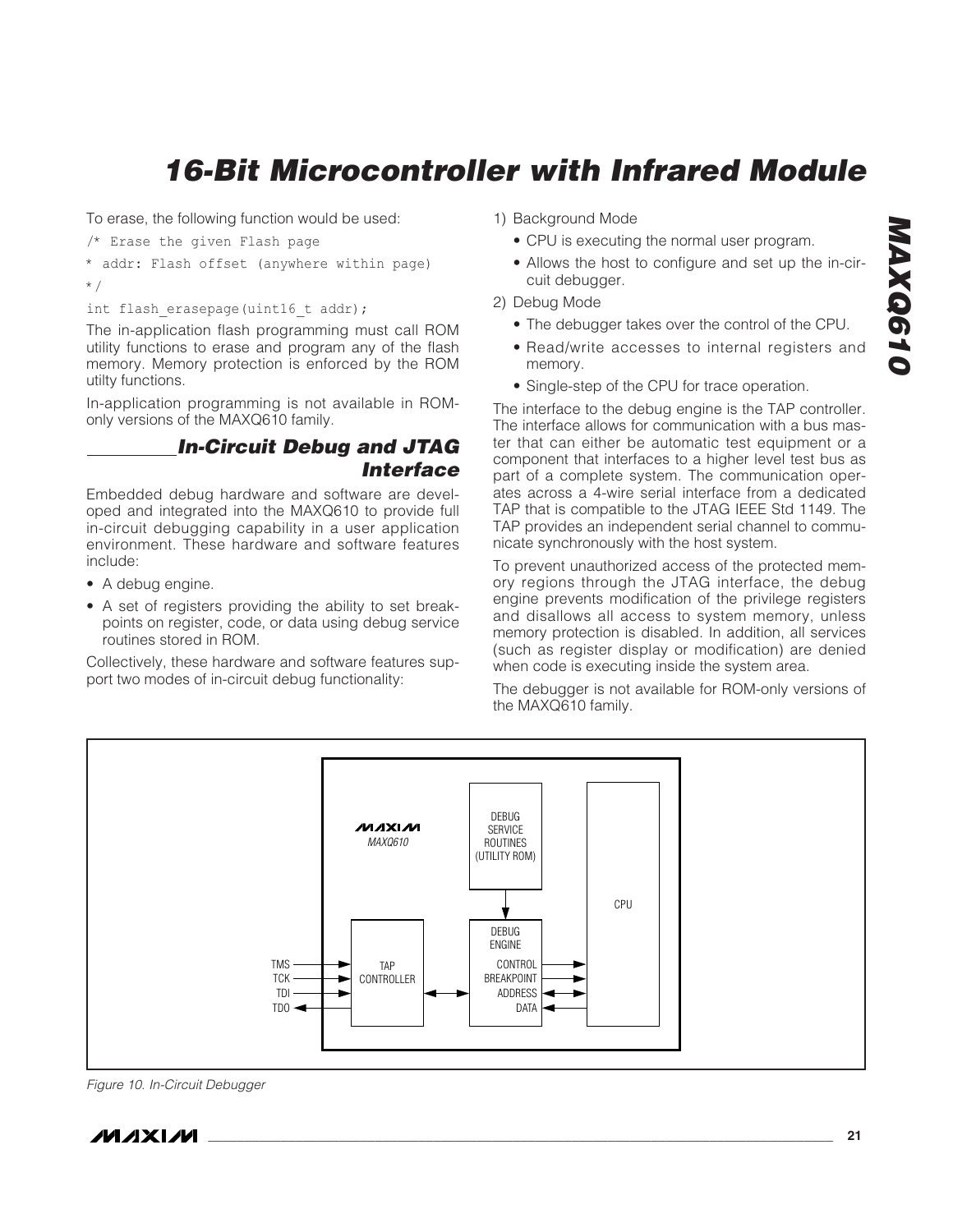#### **Operating Modes**

The lowest power mode of operation for the MAXQ610 is stop mode. In this mode, CPU state and memories are preserved, but the CPU is not actively running. Wake-up sources include external I/O interrupts, the power-fail warning interrupt, or a power-fail reset. Any time the microcontroller is in a state where code does not need to be executed, the user software can put the MAXQ610 into stop mode. The nanopower ring oscillator is an internal ultra-low-power (400nA), 8kHz ring oscillator that can be used to drive a wake-up timer that exits stop mode. The wake-up timer is programmable by software in steps of 125µs up to approximately 8s.

The power-fail monitor is always on during normal operation. However, it can be selectively disabled during stop mode to minimize power consumption. This feature is enabled using the power-fail monitor disable (PFD) bit in the PWCN register. The reset default state for the PFD bit is 1, which disables the power-fail monitor function during stop mode. If power-fail monitoring is disabled (PFD  $= 1$ ) during stop mode, the circuitry responsible for generating a power-fail warning or reset is shut down and neither condition is detected. Thus, the  $V_{\text{DD}}$  <  $V_{\text{RST}}$  condition does not invoke a reset state. However, in the event that  $V_{DD}$  falls below the POR level, a POR is generated. The power-fail monitor is enabled prior to stop mode exit and before code execution begins. If a power-fail warning condition ( $V_{DD}$  < VPFW) is then detected, the power-fail interrupt flag is set on stop mode exit. If a power-fail condition is detected (V<sub>DD</sub> < V<sub>RST</sub>), the CPU goes into reset.

#### <span id="page-21-0"></span>**Power-Fail Detection**

Figures 11, 12, and 13 show the power-fail detection and response during normal and stop mode operation.



Figure 11. Power-Fail Detection During Normal Operation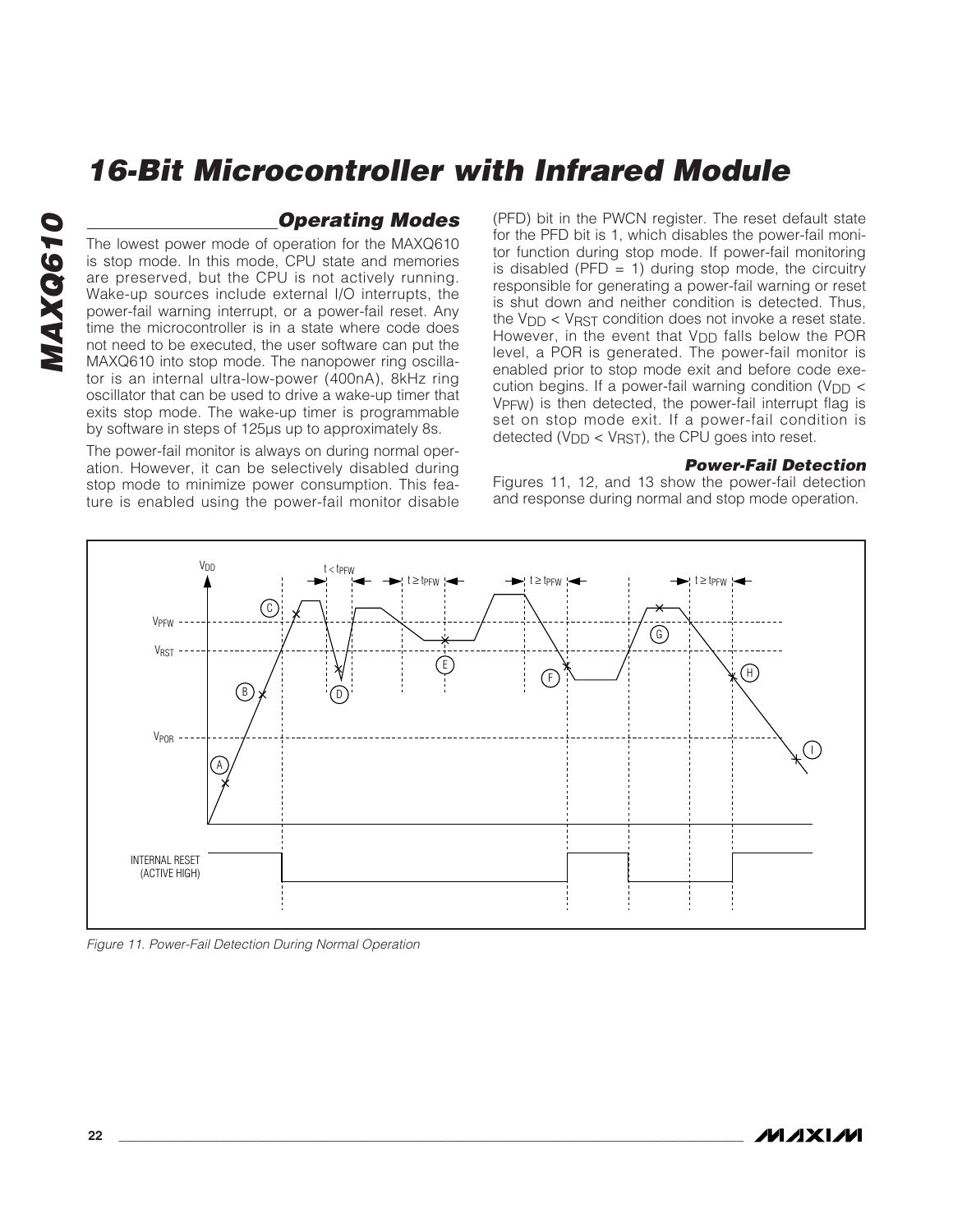| <b>STATE</b>  | <b>POWER-FAIL</b>    | <b>INTERNAL</b><br><b>REGULATOR</b> | <b>CRYSTAL</b><br><b>OSCILLATOR</b> | <b>SRAM</b><br><b>RETENTION</b> | <b>COMMENTS</b>                                                                                                                                                                                                                                |
|---------------|----------------------|-------------------------------------|-------------------------------------|---------------------------------|------------------------------------------------------------------------------------------------------------------------------------------------------------------------------------------------------------------------------------------------|
| A             | On                   | Off                                 | Off                                 |                                 | $V_{DD}$ < $V_{POR}$ .                                                                                                                                                                                                                         |
| B             | On                   | On                                  | On                                  |                                 | $VPOR < VDD < VRST$<br>Crystal warmup time, txTAL_RDY.<br>CPU held in reset.                                                                                                                                                                   |
| $\mathcal{C}$ | On                   | On                                  | On                                  |                                 | $V_{DD}$ > $V_{RST}$ .<br>CPU normal operation.                                                                                                                                                                                                |
| D             | On                   | On                                  | On                                  |                                 | Power drop too short.<br>Power-fail not detected.                                                                                                                                                                                              |
| E             | On                   | On                                  | On                                  |                                 | $V$ RST < $V$ DD < $V$ PFW.<br>PFI is set when $V_{RST} < V_{DD} < V_{PFW}$ and maintains<br>this state for at least tp <sub>FW</sub> , at which time a power-<br>fail interrupt is generated (if enabled).<br>CPU continues normal operation. |
| F             | On<br>(Periodically) | Off                                 | Off                                 | Yes                             | $VPOR < VDD < VRST$<br>Power-fail detected.<br>CPU goes into reset.<br>Power-fail monitor turns on periodically.                                                                                                                               |
| G             | On                   | On                                  | On                                  |                                 | $V_{DD}$ > $V_{RST}$<br>Crystal warmup time, txTAL RDY.<br>CPU resumes normal operation from 8000h.                                                                                                                                            |
| H             | On<br>(Periodically) | Off                                 | Off                                 | Yes                             | $V_{POB}$ < $V_{DD}$ < $V_{RST}$<br>Power-fail detected.<br>CPU goes into reset.<br>Power-fail monitor is turned on periodically.                                                                                                              |
|               | Off                  | Off                                 | Off                                 |                                 | $V_{DD} < V_{POR}$<br>Device held in reset.<br>No operation allowed.                                                                                                                                                                           |

### **Table 4. Power-Fail Detection States During Normal Operation**

If a reset is caused by a power-fail, the power-fail monitor can be set to one of the following intervals:

- Always on—continuous monitoring
- 2<sup>11</sup> nanopower ring oscillator clocks (~256ms)
- 2<sup>12</sup> nanopower ring oscillator clocks (~512ms)
- 2<sup>13</sup> nanopower ring oscillator clocks (~1.024s)

In the case where the power-fail circuitry is periodically turned on, the power-fail detection is turned on for two nanopower ring oscillator cycles. If  $V_{DD} > V_{RST}$  during <span id="page-22-0"></span>detection, V<sub>DD</sub> is monitored for an additional nanopower ring oscillator period. If V<sub>DD</sub> remains above VRST for the third nanopower ring period, the CPU exits the reset state and resumes normal operation from utility ROM at 8000h after satisfying the crystal warmup period.

If a reset is generated by any other event, such as the RESET pin being driven low externally or the watchdog timer, the power-fail, internal regulator, and crystal remain on during the CPU reset. In these cases, the CPU exits the reset state in less than 20 crystal cycles after the reset source is removed.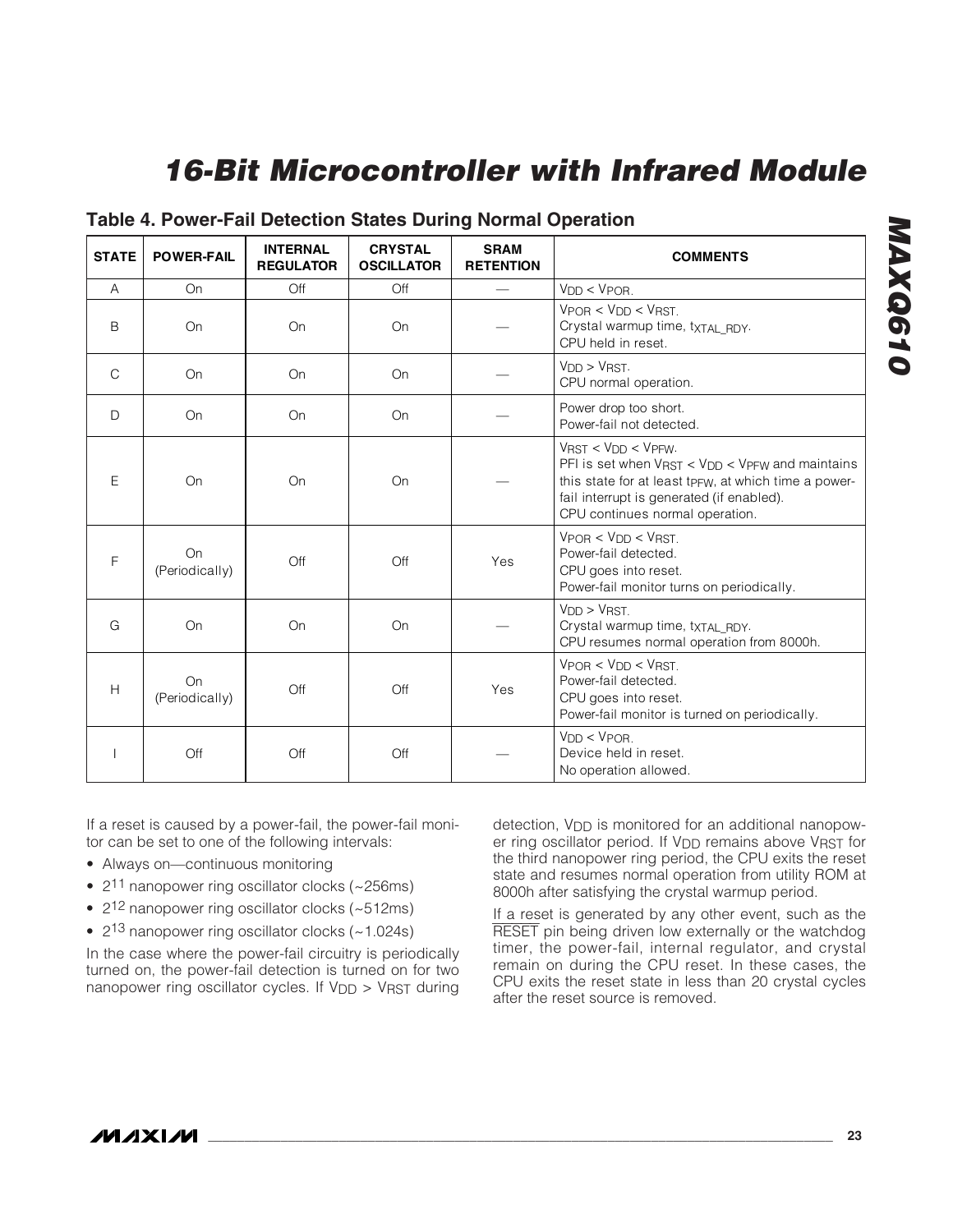

Figure 12. Stop Mode Power-Fail Detection States with Power-Fail Monitor Enabled

|  | Table 5. Stop Mode Power-Fail Detection States with Power-Fail Monitor Enabled |  |  |  |  |
|--|--------------------------------------------------------------------------------|--|--|--|--|
|  |                                                                                |  |  |  |  |

| <b>STATE</b>  | <b>POWER-FAIL</b>    | <b>INTERNAL</b><br><b>REGULATOR</b> | <b>CRYSTAL</b><br><b>OSCILLATOR</b> | <b>SRAM</b><br><b>RETENTION</b> | <b>COMMENTS</b>                                                                                                                                            |
|---------------|----------------------|-------------------------------------|-------------------------------------|---------------------------------|------------------------------------------------------------------------------------------------------------------------------------------------------------|
| A             | On                   | Off                                 | Off                                 | Yes                             | Application enters stop mode.<br>$V_{DD}$ > $V_{RST}$<br>CPU in stop mode.                                                                                 |
| <sub>B</sub>  | On                   | Off                                 | Off                                 | Yes                             | Power drop too short.<br>Power-fail not detected.                                                                                                          |
| $\mathcal{C}$ | On                   | On                                  | On                                  | Yes                             | $V_{RST}$ < $V_{DD}$ < $V_{PFW}$ .<br>Power-fail warning detected.<br>Turn on regulator and crystal.<br>Crystal warmup time, txTAL_RDY.<br>Exit stop mode. |
| D             | On                   | Off                                 | Off                                 | Yes                             | Application enters stop mode.<br>V <sub>DD</sub> > V <sub>RST</sub><br>CPU in stop mode.                                                                   |
| E             | On<br>(Periodically) | Off                                 | Off                                 | Yes                             | $V_{POB}$ < $V_{DD}$ < $V_{RST}$ .<br>Power-fail detected.<br>CPU goes into reset.<br>Power-fail monitor is turned on periodically.                        |
| F             | Off                  | Off                                 | Off                                 |                                 | $V_{DD} < V_{POR}$<br>Device held in reset. No operation allowed.                                                                                          |



<span id="page-23-0"></span>**MAXQ610**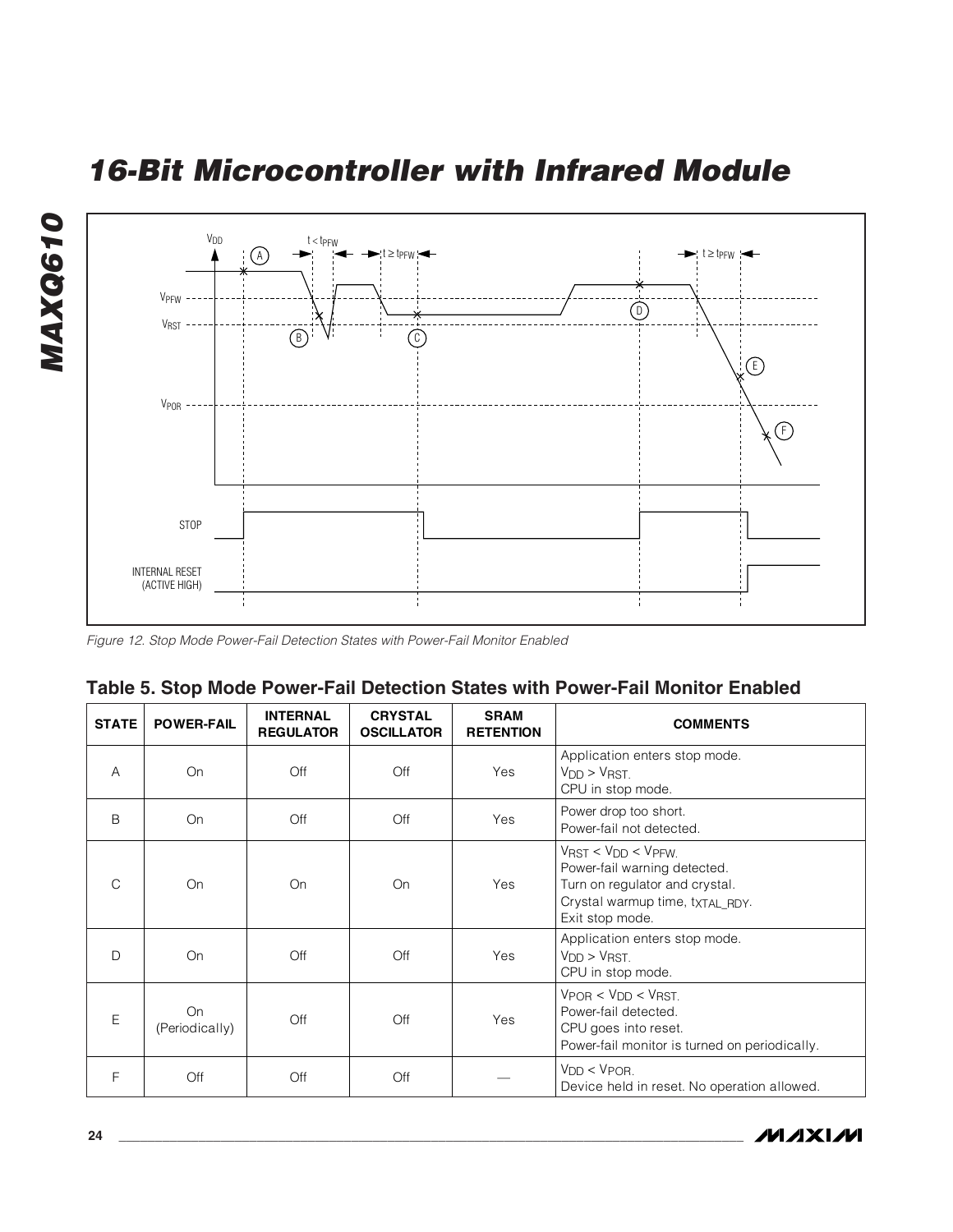<span id="page-24-0"></span>**16-Bit Microcontroller with Infrared Module**



Figure 13. Stop Mode Power-Fail Detection with Power-Fail Monitor Disabled

### **Table 6. Stop Mode Power-Fail Detection States with Power-Fail Monitor Disabled**

| <b>STATE</b> | <b>POWER-FAIL</b> | <b>INTERNAL</b><br><b>REGULATOR</b> | <b>CRYSTAL</b><br><b>OSCILLATOR</b> | <b>SRAM</b><br><b>RETENTION</b> | <b>COMMENTS</b>                                                                                                                                                                                                                                                                                                                                                                                                   |
|--------------|-------------------|-------------------------------------|-------------------------------------|---------------------------------|-------------------------------------------------------------------------------------------------------------------------------------------------------------------------------------------------------------------------------------------------------------------------------------------------------------------------------------------------------------------------------------------------------------------|
| А            | Off               | Off                                 | Off                                 | Yes                             | Application enters stop mode.<br>V <sub>DD</sub> > V <sub>RST</sub><br>CPU in stop mode.                                                                                                                                                                                                                                                                                                                          |
| B            | Off               | Off                                 | Off                                 | Yes                             | $VDD < VPFW$ .<br>Power-fail not detected because power-fail<br>monitor is disabled.                                                                                                                                                                                                                                                                                                                              |
| $\cap$       | On                | On                                  | On                                  | Yes                             | $V_{RST}$ < $V_{DD}$ < $V_{PFW}$ .<br>An interrupt occurs that causes the CPU to exit<br>stop mode.<br>Power-fail monitor is turned on, detects a power-<br>fail warning, and sets the power-fail interrupt flag.<br>Turn on regulator and crystal.<br>Crystal warmup time, txTAL RDY.<br>On stop mode exit, CPU vectors to the higher<br>priority of power-fail and the interrupt that causes<br>stop mode exit. |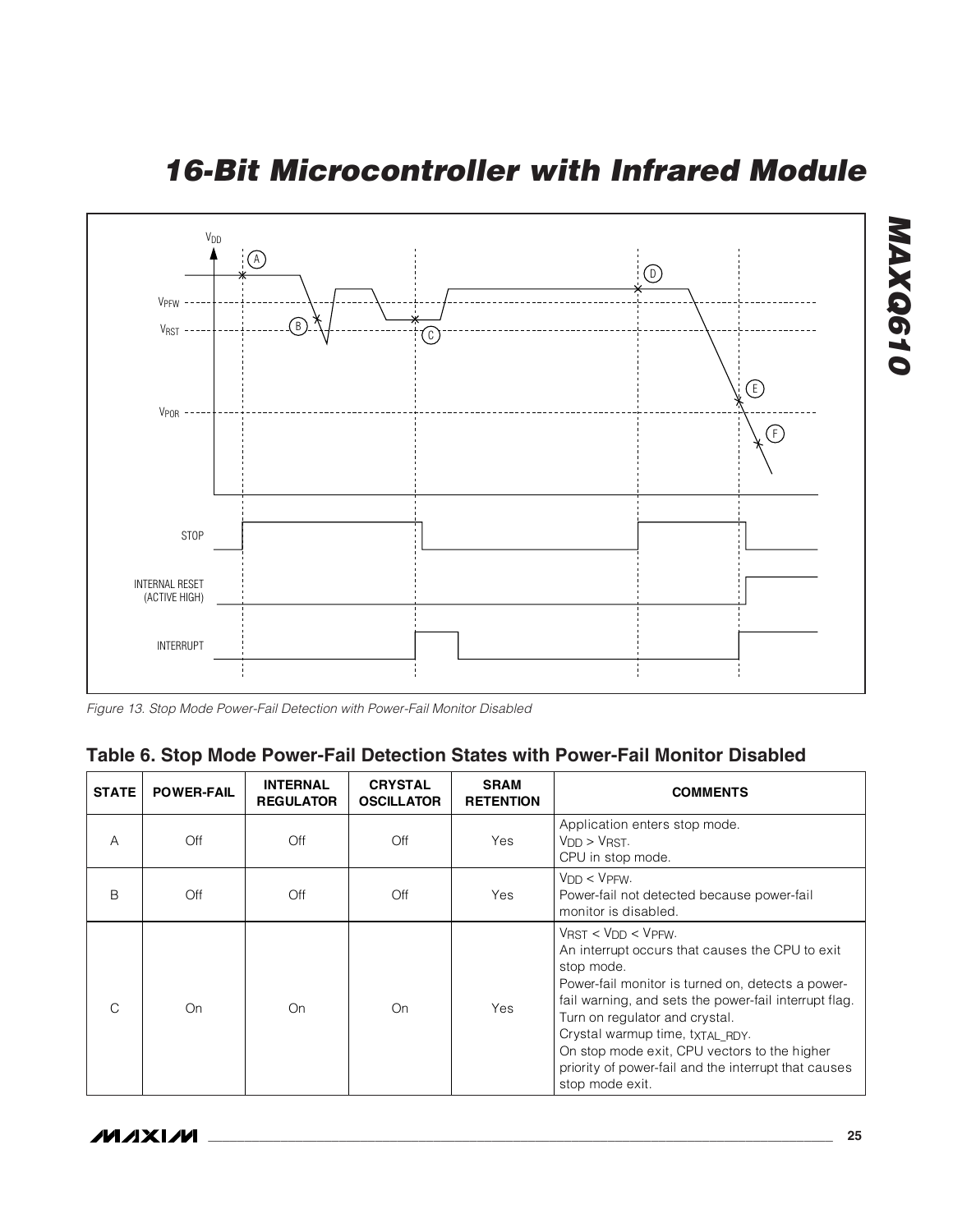**Table 6. Stop Mode Power-Fail Detection States with Power-Fail Monitor Disabled (continued)**

| <b>STATE</b> | <b>POWER-FAIL</b>    | <b>INTERNAL</b><br><b>REGULATOR</b> | <b>CRYSTAL</b><br><b>OSCILLATOR</b> | <b>SRAM</b><br><b>RETENTION</b> | <b>COMMENTS</b>                                                                                                                                                                                                                       |
|--------------|----------------------|-------------------------------------|-------------------------------------|---------------------------------|---------------------------------------------------------------------------------------------------------------------------------------------------------------------------------------------------------------------------------------|
| D            | Off                  | Off                                 | Off                                 | Yes                             | Application enters stop mode.<br>$V_{DD}$ > $V_{RST}$ .<br>CPU in stop mode.                                                                                                                                                          |
| E            | On<br>(Periodically) | Off                                 | Off                                 | Yes                             | $V_{POR}$ < $V_{DD}$ < $V_{RST}$ .<br>An interrupt occurs that causes the CPU to exit<br>stop mode.<br>Power-fail monitor is turned on, detects a power-<br>fail, puts CPU in reset.<br>Power-fail monitor is turned on periodically. |
| F            | Off                  | Off                                 | Off                                 |                                 | $V_{DD} < V_{POR}$<br>Device held in reset. No operation allowed.                                                                                                                                                                     |

#### **Applications Information**

The low-power, high-performance RISC architecture of this device makes it an excellent fit for many portable or battery-powered applications. It is ideally suited for applications such as universal remote controls that require the cost-effective integration of IR transmit/ receive capability.

#### **Grounds and Bypassing**

Careful PCB layout significantly minimizes system-level digital noise that could interact with the microcontroller or peripheral components. The area under any digital components should be a continuous ground plane if possible. Keep any bypass capacitor leads short for best noise rejection and place the capacitors as close to the leads of the devices as possible.

CMOS design guidelines for any semiconductor require that no pin be taken above  $V_{DD}$  or below GND. Violation of this guideline can result in a hard failure (damage to the silicon inside the device) or a soft failure (unintentional modification of memory contents). Voltage spikes above or below the device's absolute maximum ratings can potentially cause a devastating IC latchup.

Microcontrollers commonly experience negative voltage spikes through either their power pins or generalpurpose I/O pins. Negative voltage spikes on power pins are especially problematic as they directly couple to the internal power buses. Devices such as keypads can conduct electrostatic discharges directly into the microcontroller and seriously damage the device. System designers must protect components against these transients that can corrupt system memory.

### <span id="page-25-0"></span>**Differences for ROM Versions**

The ROM-only versions of the MAXQ610 family devices operate in the same manner as their flash counterparts with the following exceptions:

- The ROM loader is not available in the ROM version.
- Loading memory and in-application programming are not supported.
- The debugger is not available in the ROM version.

#### **Additional Documentation**

Designers must have the following documents to fully use all the features of this device. This data sheet contains pin descriptions, feature overviews, and electrical specifications. Errata sheets contain deviations from published specifications. The user's guides offer detailed information about device features and operation. The following documents can be downloaded from **www.maxim-ic.com/microcontrollers**.

- This MAXQ610 data sheet, which contains electrical/ timing specifications and pin descriptions.
- The MAXQ610 revision-specific errata sheet (**www.maxim-ic.com/errata**).
- The MAXQ610 User's Guide, which contains detailed information on core features and operation, including programming.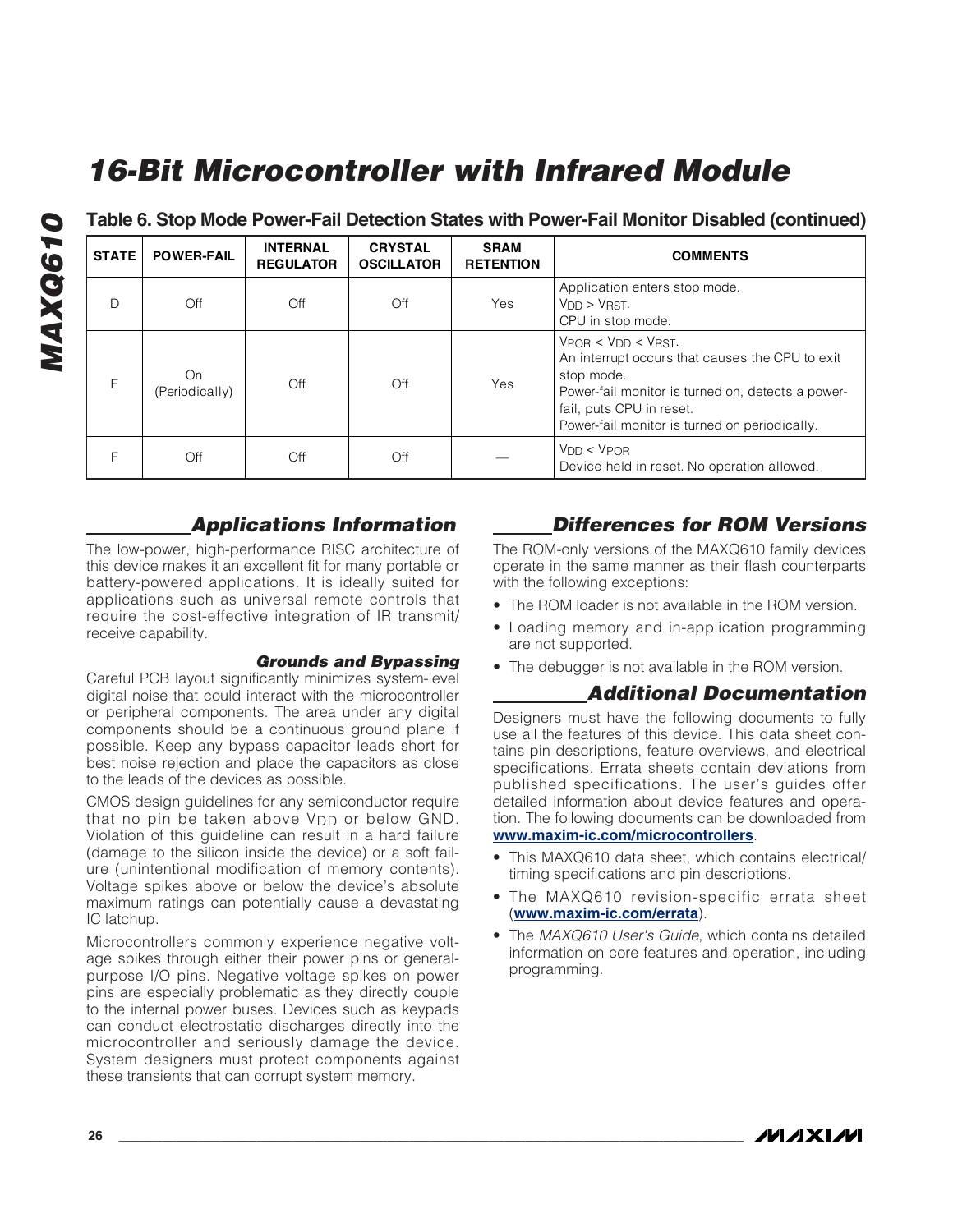#### **Development and Technical Support**

Maxim and third-party suppliers provide a variety of highly versatile, affordably priced development tools for this microcontroller, including the following:

- Compilers
- In-circuit emulators
- Integrated Development Environments (IDEs)
- JTAG-to-serial converters for programming and debugging

A partial list of development tool vendors can be found at **www.maxim-ic.com/MAXQ\_tools**.

Technical support is available at **https://support.maximic.com/micro**.

# <span id="page-26-0"></span>**MAXQ610** MAXQ610

### **Selector Guide**

| <b>PART</b>    | <b>OPERATING VOLTAGE</b><br>(V) | <b>PROGRAM MEMORY</b><br>(KB) | <b>DATA MEMORY</b><br>(KB) | <b>PIN-PACKAGE</b> |
|----------------|---------------------------------|-------------------------------|----------------------------|--------------------|
| MAXQ610A-0000+ | 1.70 to 3.6                     | 64 Flash                      |                            | 32 TOFN-EP         |
| MAXQ610B-0000+ | 1.70 to 3.6                     | 64 Flash                      |                            | 40 TOFN-EP         |
| MAXQ610J-0000+ | 1.70 to 3.6                     | 64 Flash                      |                            | 44 TOFN-EP         |
| MAXQ610X-0000+ | 1.70 to 3.6                     | 64 Flash                      |                            | Bare die           |

**Note:** Contact factory for information about masked ROM devices.

## **Pin Configurations**

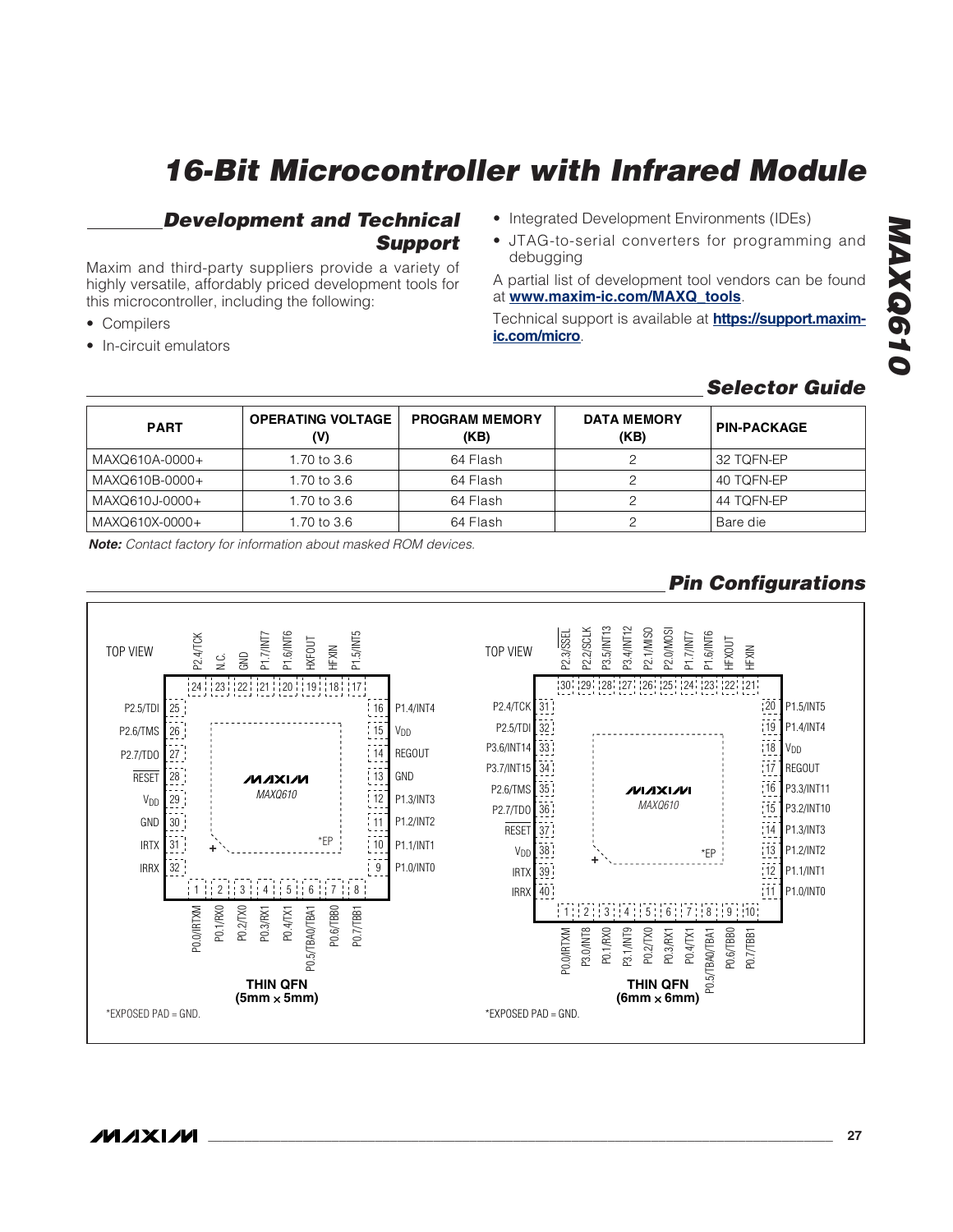#### <span id="page-27-0"></span>**Pin Configurations (continued)**



#### **Package Information**

For the latest package outline information and land patterns (footprints), go to **www.maxim-ic.com/packages**. Note that a "+", "#", or "-" in the package code indicates RoHS status only. Package drawings may show a different suffix character, but the drawing pertains to the package regardless of RoHS status.

| <b>PACKAGE TYPE</b> | <b>PACKAGE CODE</b> | <b>OUTLINE NO.</b> | <b>LAND PATTERN NO.</b> |
|---------------------|---------------------|--------------------|-------------------------|
| 32 TOFN-EP          | T3255+3             | 21-0140            | 90-0001                 |
| 40 TOFN-EP          | T4066+2             | 21-0141            | 90-0053                 |
| 44 TOFN-FP          | T4477+2             | 21-0144            | 90-0127                 |

**MAXQ610**

MAXQ610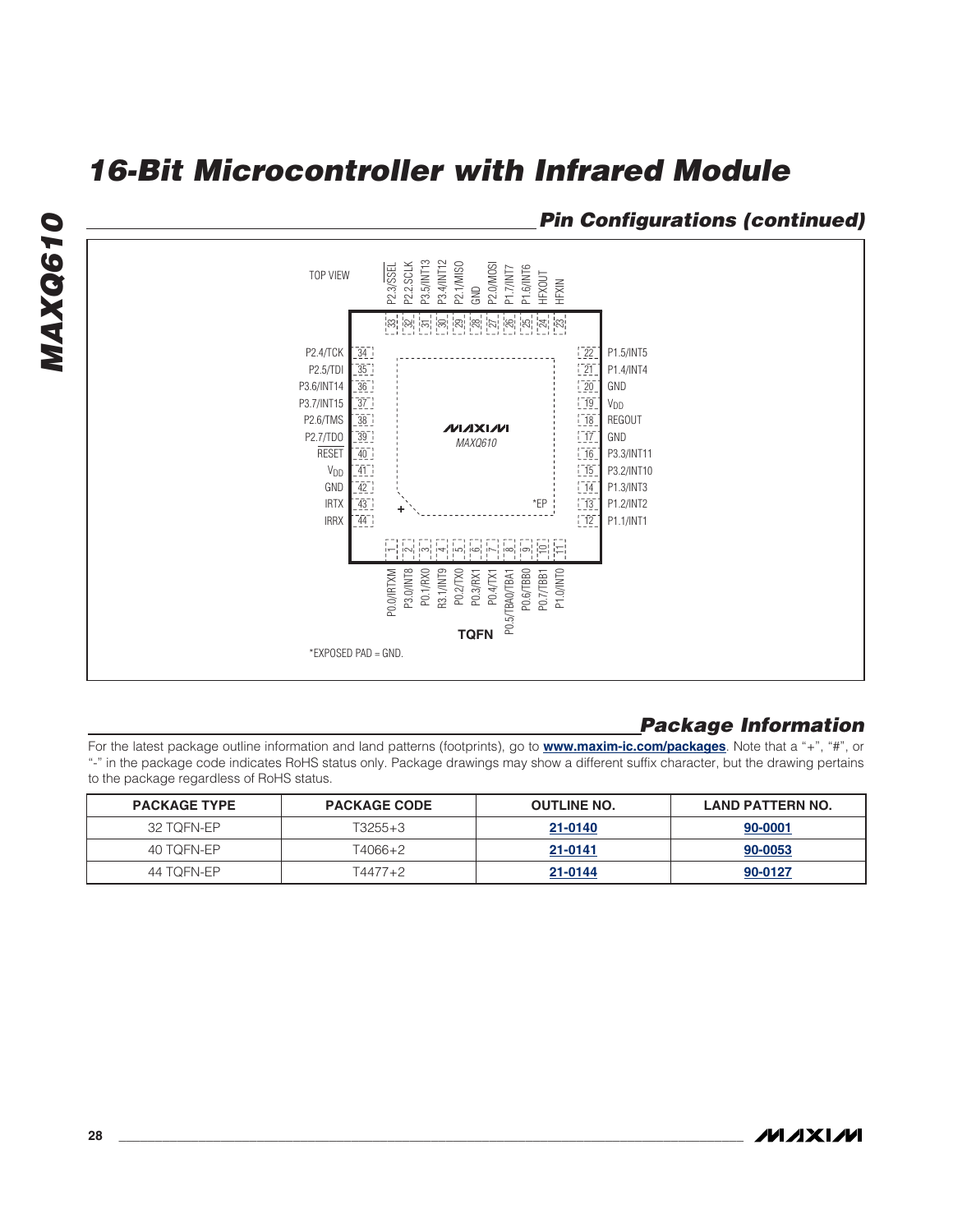### <span id="page-28-0"></span>**Revision History**

| <b>REVISION</b><br><b>NUMBER</b> | <b>REVISION</b><br><b>DATE</b> | <b>DESCRIPTION</b>                                                                                                                                                                                                                                                                                                                                           | <b>PAGES</b><br><b>CHANGED</b> |   |
|----------------------------------|--------------------------------|--------------------------------------------------------------------------------------------------------------------------------------------------------------------------------------------------------------------------------------------------------------------------------------------------------------------------------------------------------------|--------------------------------|---|
| $\Omega$                         | 10/08                          | Initial release                                                                                                                                                                                                                                                                                                                                              |                                |   |
|                                  | 11/08                          | Removed the Sysclk = 1MHz condition for the Active Current parameter, changed<br>the Rpu min values from $18k\Omega$ and $19k\Omega$ to $16k\Omega$ and $17k\Omega$ , and changed the f <sub>NANO</sub><br>$T_A$ = +25°C min and max values from 4.2kHz and 14.0kHz to 3.0kHz and 20.0kHz,<br>respectively, in the Recommended DC Operating Conditions table |                                |   |
|                                  |                                | Added the sentence "Software must configure this pin after release from reset to<br>remove the high-impedance input condition." to the IRRX, P0.x, P1.x, P2.x, and P3.x<br>descriptions in the Pin Description table                                                                                                                                         | 8, 9                           |   |
|                                  |                                | Added future status to the 32 TQFN package in the Ordering Information table                                                                                                                                                                                                                                                                                 | $\mathbf{1}$                   |   |
| 2                                | 1/09                           | Changed the REGOUT pin series resistance from 1 $\Omega$ to 2 $\Omega$ to 10 $\Omega$ in the Pin<br>Description table                                                                                                                                                                                                                                        | 8                              |   |
| 3                                | 7/09                           | Changed the $t_{IRRX}$ minimum spec from 200ns to 300ns in the Recommended DC<br>Operating Conditions table                                                                                                                                                                                                                                                  |                                | 5 |
|                                  |                                | Removed the statement about the use of multilayer boards from the Grounds and<br>Bypassing section                                                                                                                                                                                                                                                           | 25                             |   |
| 4                                | 10/09                          | Adjusted the minimum resonator frequency from DCMHz to 1MHz and the minimum<br>programming frequency from 5MHz to 6MHz in the Recommended DC Operating<br>Conditions table                                                                                                                                                                                   | 5, 6                           |   |
| 5                                | 2/10                           | Added the 44-pin TQFN package                                                                                                                                                                                                                                                                                                                                | 1, 8, 9, 10, 26,<br>27, 28     |   |
| 6                                | 7/11                           | Removed future status from the MAXQ610A-0000+ in the Ordering Information table;<br>added the continuous power dissipation, lead temperature, and soldering<br>temperature information to the Absolute Maximum Ratings section                                                                                                                               | 1, 4                           |   |

Maxim cannot assume responsibility for use of any circuitry other than circuitry entirely embodied in a Maxim product. No circuit patent licenses are implied. Maxim reserves the right to change the circuitry and specifications without notice at any time.